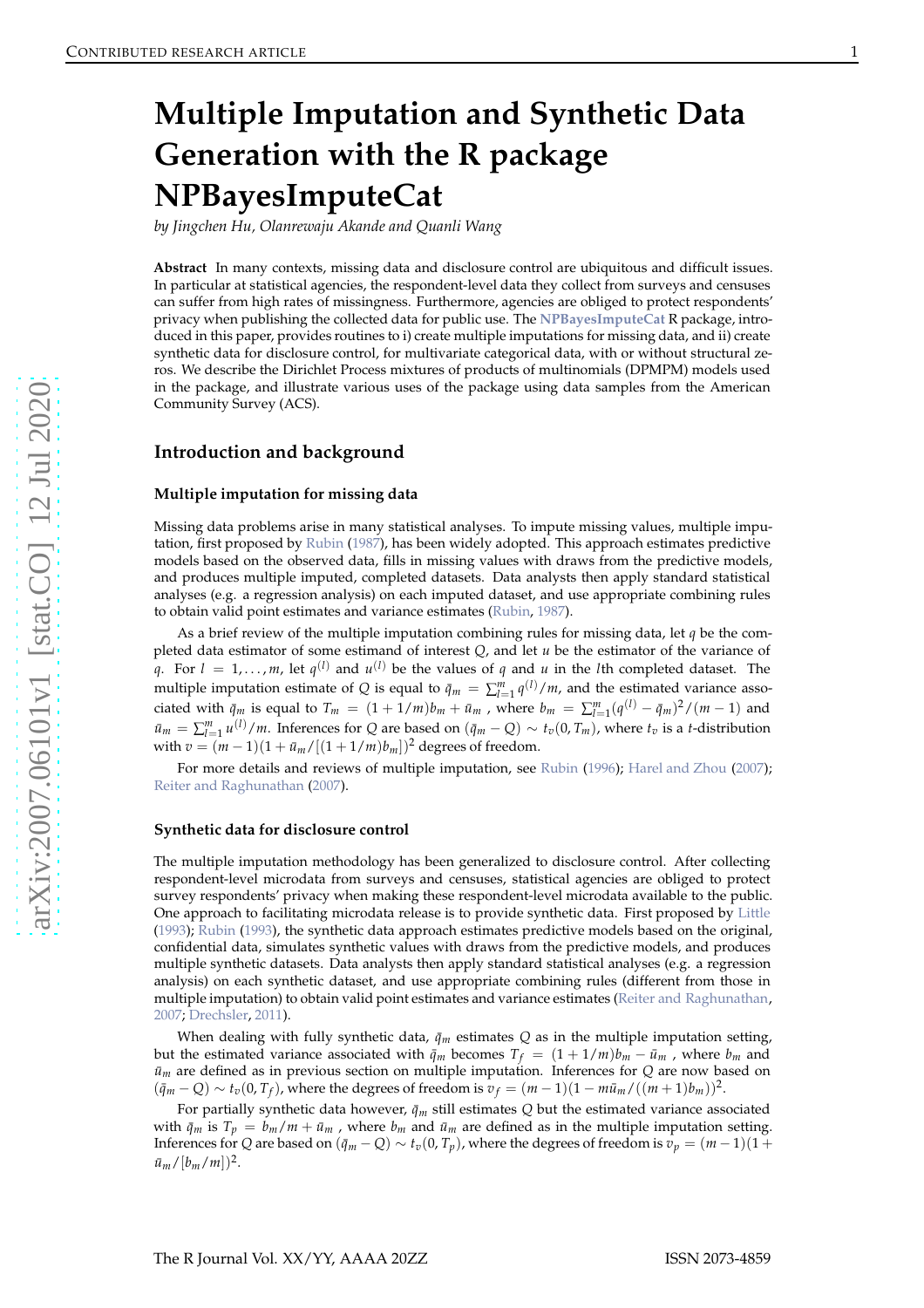#### <span id="page-1-0"></span>**Structural zeros**

An important feature of survey data is the existence of impossible combinations of variables, also known as structural zeros. For example, in the combinations of variables of pregnancy status and gender, there should not exist a pregnant male. For household survey, in the combinations of variables of relationship and age, there should not exist a household where a son is older than his biological father. To deal with structural zeros, statistical models should be designed to assign zero probability for impossible combinations, which is a challenging task.

#### **What NPBayesImputeCat does**

The **[NPBayesImputeCat](https://CRAN.R-project.org/package=NPBayesImputeCat)** package specializes in estimating and performing multiple imputation and synthetic data generation for multivariate categorical data. It specifies a joint latent class model on multivariate categorical variables, and uses Dirichlet Process priors to allow effective clustering of the observations. For multiple imputation, the package allows data without structural zeros and data with structural zeros. For synthetic data, currently the package only allows data without structural zeros.

## **The structure of this paper**

The rest of the paper is organized as follows. We first introduce the joint latent class models for multivariate categorical data that the **[NPBayesImputeCat](https://CRAN.R-project.org/package=NPBayesImputeCat)** package applies, that is, the Dirichlet Process mixtures of products of multinomials (DPMPM) models. This section presents the details of the two versions of the DPMPM models: i) without structural zeros, and ii) with structural zeros. In addition, we review applications of multiple imputation and synthetic data generation using DPMPM in the literature. Next, we introduce the sample datasets to be used in the illustrations. Furthermore, we provide illustrations for multiple imputation using the package, and that for synthetic data are. The paper concludes with summary and discussion.

# **DPMPM models for multivariate categorical data**

Dirichlet Process mixtures of products of multinomials (DPMPM) models are Bayesian versions of latent class models developed for multivariate categorical data. Proposed by [Dunson and Xing](#page-15-3) [\(2009](#page-15-3)), the DPMPM models are non-parametric joint models for multivariate categorical variables. To allow effective clustering of the observations based on all categorical variables, Dirichlet Process (DP) priors are specified for the mixture probabilities and multinomial probability vectors of the categorical data. DPMPM models have been demonstrated to capture the complex dependencies in multivariate categorical data, while being computationally efficient. The models also empower the data to select the number of latent classes to be used in the model estimation.

The DPMPM models have also been extended to account for structural zeros in categorical data [\(Manrique-Vallier and Reiter](#page-15-4), [2014a\)](#page-15-4). Structural zeros refer to impossible combinations of categorical variables that cannot exist in a data sample. For example, if a dataset contains information of a record's gender and pregnancy status in the forms of categorical variable, there can be no record having the combination of male and pregnant. As another example, if a dataset contains information of a record's age and educational attainment in the forms of categorical variables, there can be no record having the combination of being younger than 5 and having a doctorate degree.

The **[NPBayesImputeCat](https://CRAN.R-project.org/package=NPBayesImputeCat)** package includes two versions of the DPMPM models: i) DPMPM without structural zeros, and ii) DPMPM with structural zeros. In this section, we introduce the details of the two versions of the DPMPM models and review previous work of DPMPM for multiple imputation and synthetic data.

#### **DPMPM models without structural zeros**

The description of the DPMPM models without structural zeros follows closely the description in [Hu and Hoshino](#page-15-5) [\(2018\)](#page-15-5). Consider a sample **X** consisting of *n* records, where each *i*th record, with  $i = 1, \ldots, n$ , has *p* unordered categorical variables. The basic assumption of the DPMPM is that every record  $\mathbf{X}_i = (X_{i1}, \cdots, X_{ip})$  belongs to one of K underlying unobserved/latent classes. Given the latent class assignment  $z_i$ <sup>*i*</sup> of record *i*, as in Equation [\(2\)](#page-2-0), each variable  $X_i$ *i* independently follows a multinomial distribution, as in Equation [\(1\)](#page-2-0), where *d<sup>j</sup>* is the number of categories of variable *j*, and  $j = 1, \ldots, p$ .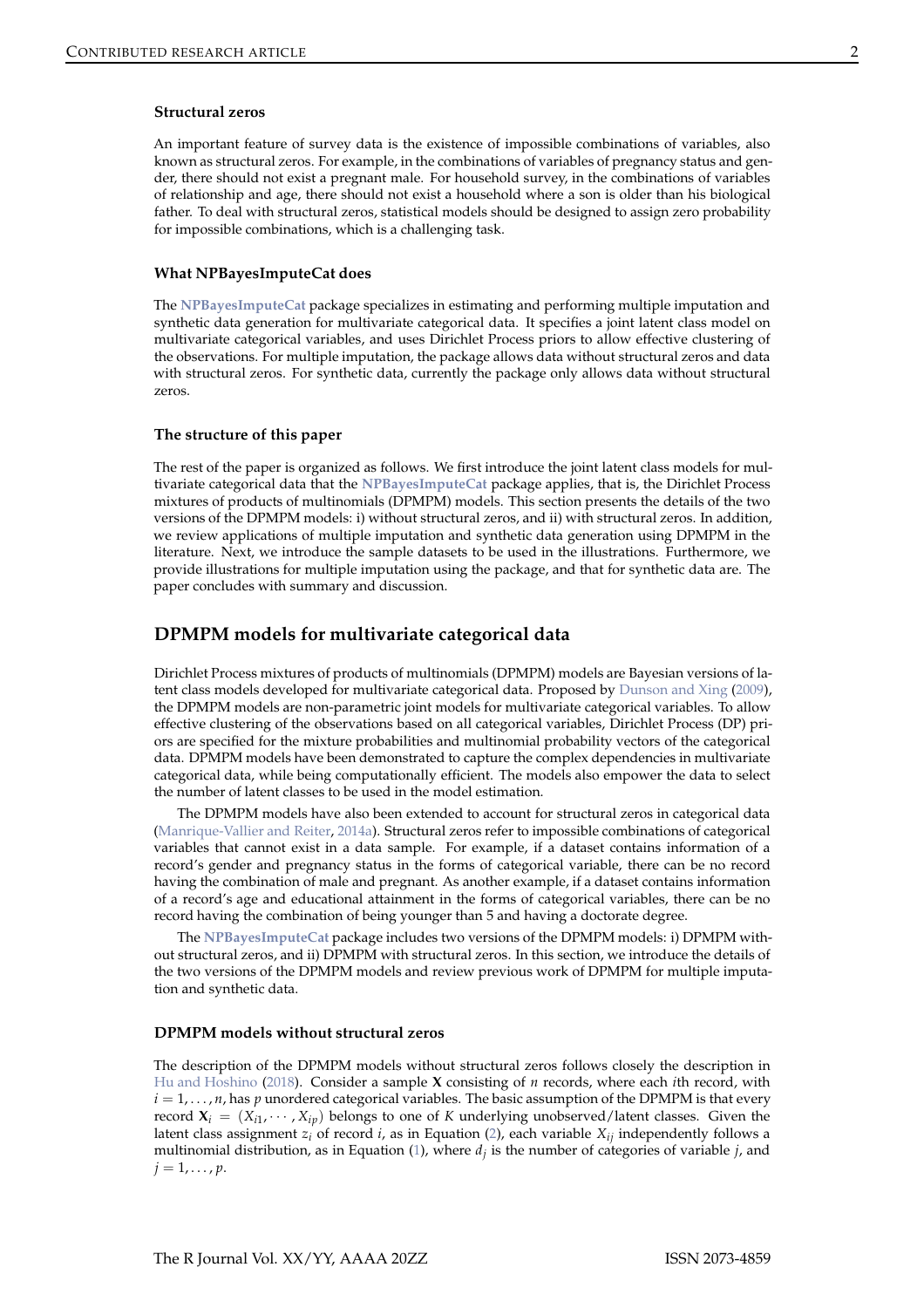<span id="page-2-0"></span>
$$
X_{ij} \mid z_i, \theta \stackrel{ind}{\sim} \text{Multinomial}(\theta_{z_i 1}^{(j)}, \dots, \theta_{z_i d_j}^{(j)}; 1) \text{ for all } i, j \tag{1}
$$

$$
z_i \mid \pi \sim \text{Multinomial}(\pi_1, \dots, \pi_K; 1) \text{ for all } i,
$$
 (2)

<span id="page-2-4"></span><span id="page-2-1"></span>The marginal probability of  $Pr(X_{i1} = x_{i1}, \dots, X_{ip} = x_{ip} | \pi, \theta)$  can be expressed as averaging over the latent classes:

$$
Pr(X_{i1} = x_{i1}, \cdots, X_{ip} = x_{ip} \mid \pi, \theta) = \sum_{k=1}^{K} \pi_k \prod_{j=1}^{p} \theta_{kx_{ij}}^{(j)}.
$$
 (3)

As pointed out in [Si and Reiter](#page-16-4) [\(2013](#page-16-4)); [Hu et al.](#page-15-6) [\(2014\)](#page-15-6); [Akande et al.](#page-15-7) [\(2017](#page-15-7)), such averaging over latent classes results in dependence among the variables. Equation [\(3\)](#page-2-1) will also help illustrate the DPMPM models with structural zeros in next section.

The DPMPM effectively clusters records with similar characteristics based on all *p* variables. Relationships among these *p* categorical variables are induced by integrating out the latent class assignment *z<sup>i</sup>* . To empower the DPMPM to pick the effective number of occupied latent classes, the truncated stick-breaking representation [\(Sethuraman](#page-16-5), [1994\)](#page-16-5) of the DP prior is used as in Equation [\(4\)](#page-2-2) through Equation [\(7\)](#page-2-2),

<span id="page-2-2"></span>
$$
\pi_k = V_k \prod_{l < k} (1 - V_l) \quad \text{for } k = 1, \dots, K \tag{4}
$$

$$
V_k \stackrel{iid}{\sim} \text{Beta}(1, \alpha) \text{ for } k = 1, ..., K - 1, V_K = 1
$$
 (5)

$$
\alpha \sim \text{Gamma}(a_{\alpha},b_{\alpha}) \qquad (6)
$$

$$
\boldsymbol{\theta}_{k}^{(j)} = (\theta_{k1}^{(j)}, \dots, \theta_{kd_j}^{(j)}) \sim \text{Dirichlet}(a_1^{(j)}, \dots, a_{d_j}^{(j)}) \text{ for } j = 1, \dots, p, \quad k = 1, \dots, K. \tag{7}
$$

and a blocked Gibbs sampler is implemented for the Markov chain Monte Carlo (MCMC) sam-pling procedure [\(Ishwaran and James,](#page-15-8) [2001;](#page-15-8) [Si and Reiter,](#page-16-4) [2013;](#page-16-4) [Hu et al.,](#page-15-6) [2014](#page-15-6); [Akande et al.,](#page-15-7) [2017](#page-15-7); [Manrique-Vallier and Hu,](#page-15-9) [2018](#page-15-9); [Drechsler and Hu](#page-15-10), [2018+;](#page-15-10) [Hu and Savitsky,](#page-15-11) [2018+](#page-15-11)).

When used as an imputation engine, missing values are handled within the Gibbs sampler. As described in [Akande et al.](#page-15-7) [\(2017\)](#page-15-7), at one MCMC iteration *l*, one samples a value of the latent class indicator *z<sup>i</sup>* using Equation [\(2\)](#page-2-0), given a draw of the parameters and observed data. In the same iteration *l*, given the sampled *z<sup>i</sup>* , one samples missing values using independent draws from Equation [\(1\)](#page-2-0). This process is repeated for every missing value in the dataset in iteration *l*, obtaining one imputed dataset.

When used as a data synthesizer, the fully observed confidential dataset is used for model estimation through MCMC, and sensitive variable values are synthesized as an extra step at chosen MCMC iteration. For example, at MCMC iteration *l*, one samples a value of the latent class indicator *z<sup>i</sup>* using Equation [\(2\)](#page-2-0). Given the sampled *z<sup>i</sup>* , one samples synthetic values of sensitive variables using independent draws from Equation [\(1\)](#page-2-0). This process is repeated for every record who has sensitive values to be synthesized, obtaining one synthetic dataset.

#### **DPMPM models with structural zeros**

When there are structural zeros in the dataset, we need to modify the likelihood in Equation [\(1\)](#page-2-0) to enforce zero probability for impossible combinations. That is, we need to truncate the support of the DPMPM. Following the general description in [Manrique-Vallier and Reiter\(2014a](#page-15-4)); [Manrique-Vallier and Hu](#page-15-9) [\(2018\)](#page-15-9), let C represent all combinations of individuals, including impossible combinations; let  $S \nsubseteq \mathcal{C}$ be the set of impossible combinations to be excluded. We restrict **X** to the set  $C \setminus S$ , with  $Pr(\mathbf{X} \in \mathbb{R})$  $S$ ) = 0. The marginal probability in the DPMPM models without structural zeros in Equation [\(3\)](#page-2-1) then becomes

$$
Pr(\mathbf{X}_i = \mathbf{x}_i \mid \pi, \theta, \mathcal{S}) \propto I(\mathbf{X}_i \notin \mathcal{S}) \sum_{k=1}^K \pi_k \prod_{j=1}^p \theta_{kx_{ij}}^{(j)}.
$$
 (8)

<span id="page-2-3"></span>Let  $\mathcal{X}^*$  be the sample that only contains possible combinations, we have the joint likelihood as

$$
p(\mathcal{X}^* \mid \pi, \theta, \mathcal{S}) \propto \prod_{i=1}^n I(\mathbf{X}_i \notin \mathcal{S}) \sum_{k=1}^K \pi_k \prod_{j=1}^p \theta_{kx_{ij}}^{(j)}.
$$
 (9)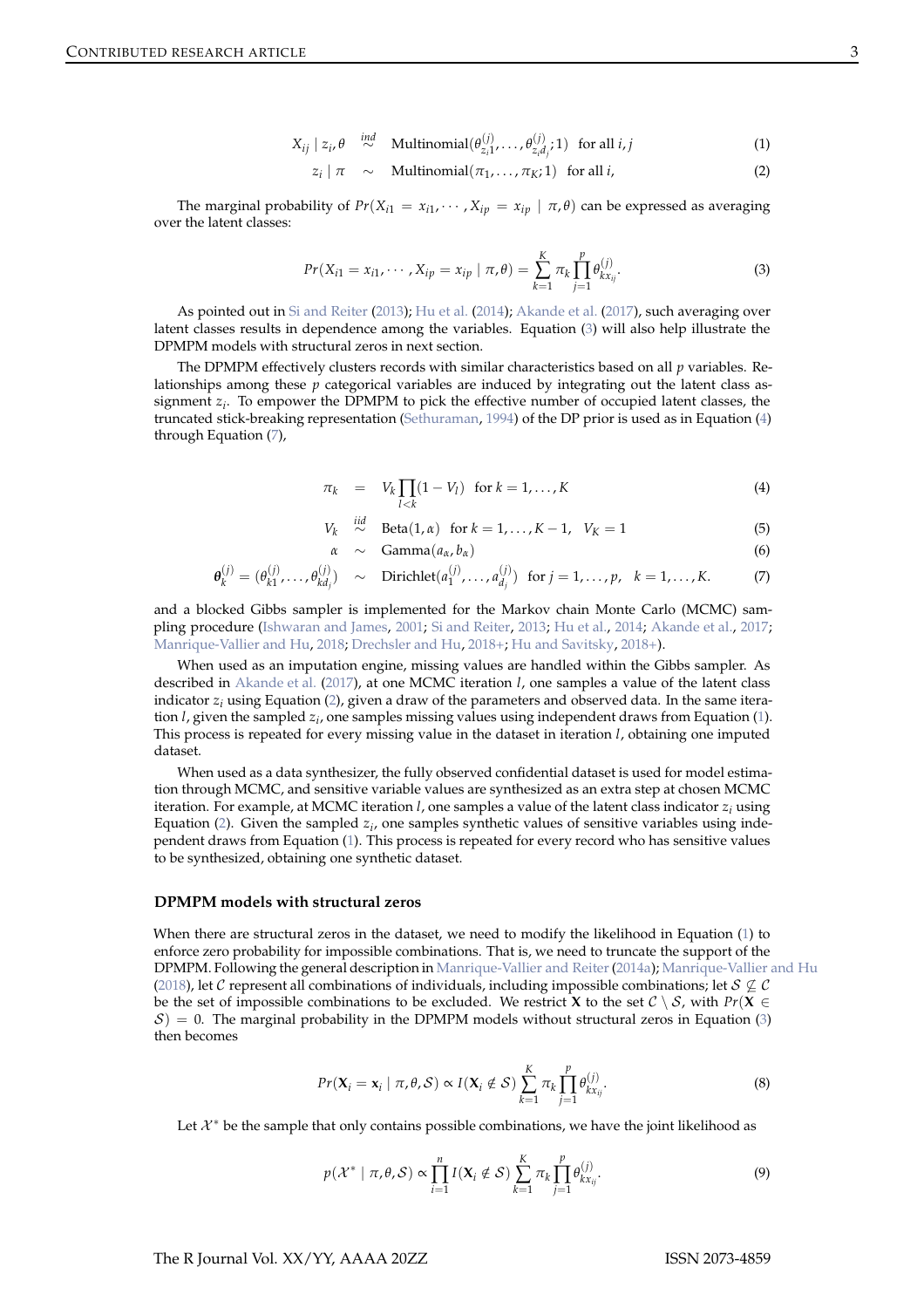<span id="page-3-0"></span>To get the Gibbs sampler to work, we follow the general data augmentation technique proposed by [Manrique-Vallier and Reiter](#page-15-4) [\(2014a](#page-15-4)), and assume the existence of an observed sample  $\mathcal{X}^0$  of unknown size generated from the DPMPM model without structural zeros (i.e. unrestricted DPMPM).  $\mathcal{X}^0$  only contains records that fall into S.

The same set of DP priors in Equation  $(4)$  through Equation  $(7)$  are used in the DPMPM models with structural zeros. In the Gibbs sampler, we need to keep the generated  $\mathcal{X}^0$  and combine it with  $\mathcal{X}^*$  when estimating the model parameters. When used as either an imputation engine or a data synthesizer, missing values or synthetic data are generated from the truncated likelihood Equation [\(9\)](#page-2-3).

# **Applications of DPMPM for multiple imputation**

The DPMPM models have been adapted as multiple imputation engines to deal with missing values in categorical data. Some imputation applications have focused on DPMPM models without structural zeros, while others have dealt with DPMPM models with structural zeros.

Among the work on multiple imputation using DPMPM models without structural zeros, [Si and Reiter](#page-16-4) [\(2013\)](#page-16-4) applied the DPMPM imputation model to impute missing background data (categorical) in the 2007 Trends in International Mathematics and Science Study (TIMSS). The 2007 TIMSS data contains 80 background variables on 90,505 students. Among the 80 categorical background variables, 68 have less than 10% missing values, 6 variables have between 10% and 30% missing values, and 1 variable has more than 75% missing values.

[Akande et al.](#page-15-7) [\(2017\)](#page-15-7) designed simulation studies using data from the American Community Survey (ACS), and compared the DPMPM imputation models to other two widely used multiple imputation with chained equations (MICE)-based imputation engines: i) chained equations using generalized linear models, and ii) chained equations using classification and regression trees (CART). From a population of 671,153 housing units and 35 categorical variables collected and cleaned from the 2012 ACS data, [Akande et al.](#page-15-7) [\(2017](#page-15-7)) performed repeated sampling and empirically compared the three multiple imputation models.

Among the work on multiple imputation using DPMPM models with structural zeros, [Manrique-Vallier and Reiter](#page-15-12) [\(2014b\)](#page-15-12) followed the data augmentation approach [Manrique-Vallier and Reiter](#page-15-4) [\(2014a](#page-15-4)), and imputed missing data of repeated samples from the 5% public use microdata sample from the 2000 United States Census for the state of New York, a population of 953,076 individuals and 10 categorical variables, with the number of levels ranging from 2 to 11.

[Murray](#page-15-13) [\(2018+](#page-15-13)) provides an excellent review of practical and theoretical findings of multiple imputation research. The DPMPM imputation models have been highlighted as recent development.

## **Applications of DPMPM for synthetic data**

The DPMPM models have also been used as synthetic data generators to public release of useful and private microlevel categorical data. Some work focused on DPMPM models without structural zeros, while others dealt with synthetic data problems with DPMPM models with structural zeros.

Among the work on synthetic data generation using DPMPM models without structural zeros, [Hu et al.](#page-15-6) [\(2014\)](#page-15-6) used the DPMPM models to generate fully synthetic data for a subset of 10,000 individuals and 14 categorical variables from the 2012 ACS public use microdata sample for the state of North Carolina. [Drechsler and Hu](#page-15-10) [\(2018+](#page-15-10)) generated partially synthetic data for a large-scale administrative data containing detailed geographic information in Germany. [Hu and Savitsky](#page-15-11) [\(2018+\)](#page-15-11) also used the DPMPM models to generate partially synthetic data for the Consumer Expenditure Surveys (CE) at the U.S. Bureau of Labor Statistics (BLS), disseminating detailed county-level geographic information.

Among the work on synthetic data generation using DPMPM models with structural zeros, [Manrique-Vallier and Hu](#page-15-9) [\(2018\)](#page-15-9) proposed a data augmentation approach, and generated fully synthetic data of repeated samples from the 5% public use microdata from the 2000 United States Census for the state of California, a population of 1,690,642 records measured in 17 categorical variables, with the number of levels ranging from 2 to 11.

# **Two ACS samples for illustrations**

Before presenting detailed step-by-step illustrations to use the **[NPBayesImputeCat](https://CRAN.R-project.org/package=NPBayesImputeCat)** package for multiple imputation and data synthesis applications, we introduce two samples from the 2016 1-year American Community Surveys (ACS), which will both be used for our illustrations.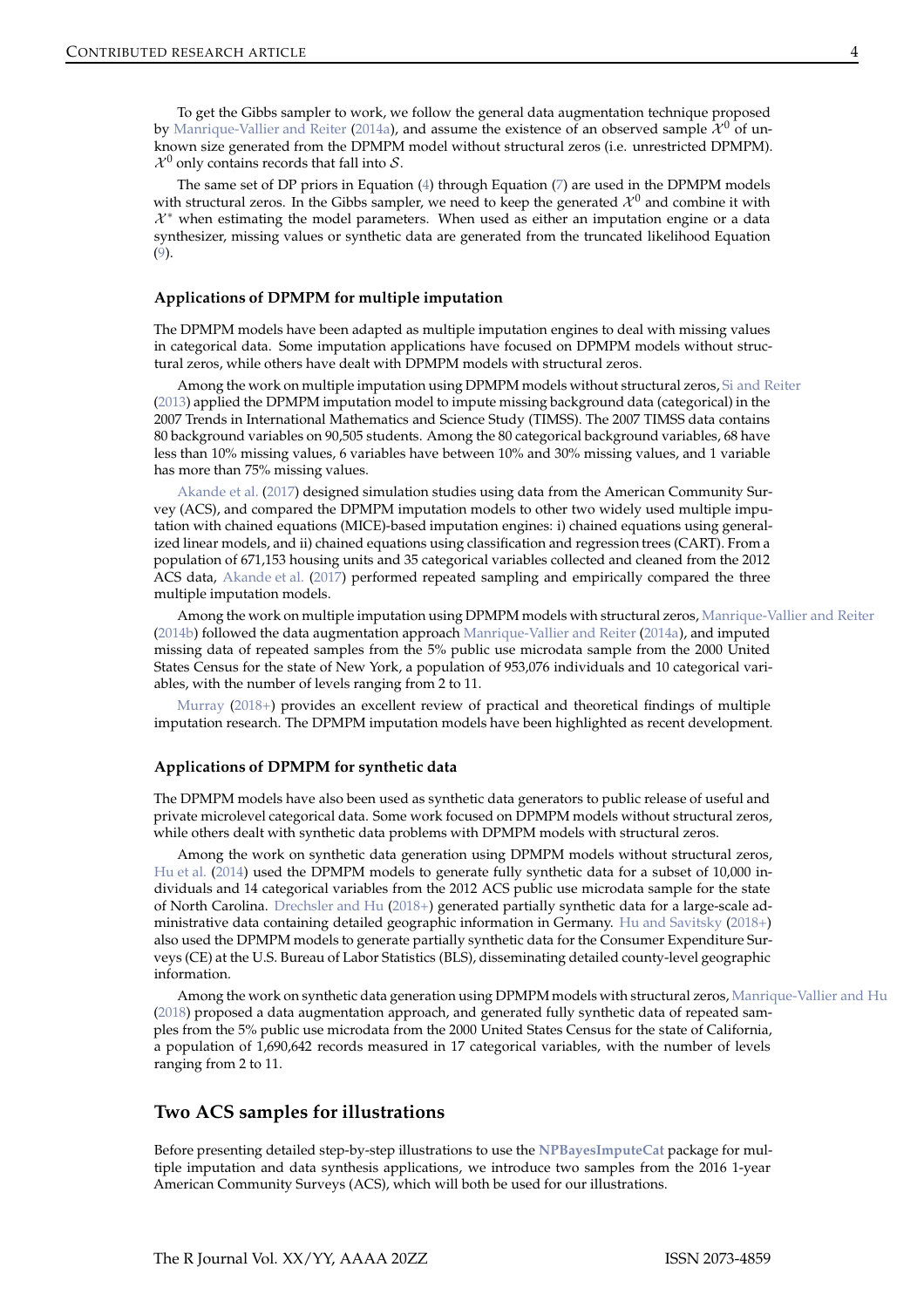ACS sample 1, 'ss16pusa\_sample\_zeros', contains structural zeros. It will be used to illustrate how to perform multiple imputation and data synthesis tasks when structural zeros are present.

ACS sample 2, 'ss16pusa\_sample\_nozeros', is a subset of ACS sample 1 and contains no structural zeros. It will be used to illustrate how to perform multiple imputation and data synthesis tasks when structural zeros are not present.

# <span id="page-4-0"></span>**ACS sample 1, with structural zeros**

**Table 1:** Variables used in ACS sample 1: 'ss16pusa\_sample\_zeros'.

| Variable   | Description          | # of categories | Category details                      |
|------------|----------------------|-----------------|---------------------------------------|
| AGEP       | Age                  | 7               | 16; 17; [18, 24]; [25, 35]; [36, 50]; |
|            |                      |                 | $[51, 70]$ ; (70,)                    |
| <b>MAR</b> | Marital status       | 5               | Married; Widowed; Divorced;           |
|            |                      |                 | Separated; Never married.             |
| SCHL.      | Education attainment | 9               | Up to K0; Some K12, no diploma;       |
|            |                      |                 | High school diploma or GED;           |
|            |                      |                 | Some college, no degree; Asso-        |
|            |                      |                 | ciate's degree; Bachelor's degree;    |
|            |                      |                 | Master's degree; Professional de-     |
|            |                      |                 | gree; Doctorate degree.               |
| <b>SEX</b> | Gender               | 2               | Male; Female                          |
| WKL        | When last worked     | 3               | Within the last 12 months; 1-5        |
|            |                      |                 | years ago; Over 5 years ago or        |
|            |                      |                 | never worked.                         |

<span id="page-4-1"></span>We take a random sample of  $n = 1,000$  $n = 1,000$  $n = 1,000$  observations on  $p = 5$  variables. See Table 1 for the list of 5 variables, their description, number of categories and category details. The sample is saved as 'ss16pusa\_sample\_zeros', and it contains structural zeros: 8 combinations, all related to AGEP and SCHL variables, listed in Table [2.](#page-4-1) These 8 cases are derived from the original 2016 1-year ACS data (as the population).

**Table 2:** 8 cases of structural zeros in the ACS sample.

| Index | Description                                |
|-------|--------------------------------------------|
| 1     | $AGEP = 16 \& SCHL = Bachelor's degree.$   |
| 2     | $AGEP = 16 \& SCHL = Doctorate degree.$    |
| 3     | $AGEP = 16 \& SCHL = Master's degree.$     |
| 4     | $AGEP = 16 \& SCHL = Professional degree.$ |
| 5     | $AGEP = 17 \& SCHL = Bachelor's degree.$   |
| 6     | $AGEP = 17 \& SCHL = Doctorate degree.$    |
| 7     | $AGEP = 17$ & SCHL = Master's degree.      |
| 8     | $AGEP = 17$ & SCHL = Professional degree.  |

## **ACS sample 2, without structural zeros**

To obtain a sample without structural zeros, we take a subset of ACS sample 1, where  $n = 1,000$  and  $p = 3$ , dropping variables AGEP and SCHL to eliminate any structural zeros. This ACS sample 2 is saved as 'ss16pusa\_sample\_nozeros', and Table [3](#page-5-0) for the list of 3 variables, their description, number of categories and category details.

# **Illustrations for multiple imputation**

For illustration, missing values are created according the missing completely at random (MCAR) mechanism at 30% for each variable. The corresponding datasets (containing missing values) to ACS sample 1 and ACS sample 2 are saved as 'ss16pusa\_sample\_zeros\_miss' and 'ss16pusa\_sample\_nozeros\_miss' respectively. The DPMPM imputation engines are designed to perform multiple imputations of missing at random (MAR) categorical data.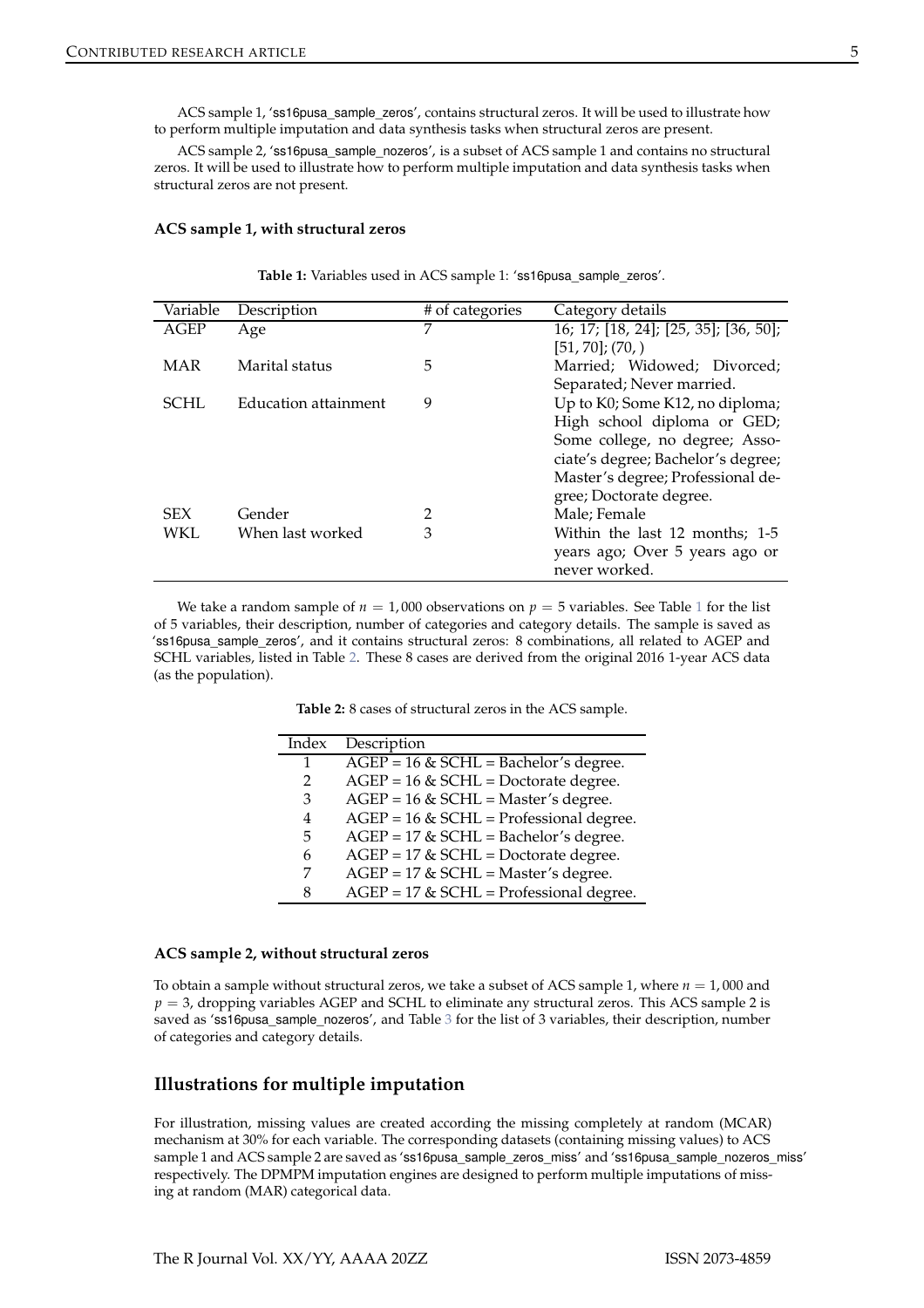<span id="page-5-0"></span>

| Variable   | Description      | # of categories | Category details               |
|------------|------------------|-----------------|--------------------------------|
| <b>MAR</b> | Marital status   | 5               | Married; Widowed; Divorced;    |
|            |                  |                 | Separated; Never married.      |
| <b>SEX</b> | Gender           | 2               | Male; Female                   |
| WKL.       | When last worked | 3               | Within the last 12 months; 1-5 |
|            |                  |                 | years ago; Over 5 years ago or |
|            |                  |                 | never worked.                  |
|            |                  |                 |                                |

Table 3: Variables used in ACS sample 2: 'ss16pusa\_sample\_nozeros'.

In this section, we first illustrate how to impute missing values for ACS sample 2 with 30% missingness using **[NPBayesImputeCat](https://CRAN.R-project.org/package=NPBayesImputeCat)**, where no structural zeros are present. We then present how to impute missing values for ACS sample 1 with 30% missingness using **[NPBayesImputeCat](https://CRAN.R-project.org/package=NPBayesImputeCat)**, where structural zeros are present.

#### **Multiple imputation for data without structural zeros**

We aim to impute missing values for ACS sample 2 with 30% missingness, 'ss16 pusa\_sample\_nozeros\_miss', where there are no structural zeros present.

#### **Load the sample**

First, we load ACS sample 2 with 30% missingness and make sure that all variables are unordered factors.

```
data("ss16pusa_sample_nozeros_miss")
X = ss16pusa_sample_nozeros_miss
p = dim(X)[2]for (j in 1:p){
X[, j] = as.factor(X[, j])}
```
#### **Create and initialize the DPMPM imputation engine**

Second, we create and initialize the DPMPM imputation engine without structural zeros. The function CreateModel takes 7 arguments as input: i) X, the original sample; ii) MCZ, the data frame containing the structural zeros definition - use NULL when structural zeros are not present; iii) K, the maximum number of mixture components (i.e. the maximum number of latent classes in the DPMPM imputation engine); iv) Nmax, an upper truncation limit for the augmented sample size, that is, the maximum number of observations allowable in the augmented  $\mathcal{X}^0$  - use 0 when structural zeros are not present; v) aalpha, the hyper parameter *aα* in stick-breaking prior distribution in Equation [\(6\)](#page-2-2); vi) balpha, the hyper parameter  $b_\alpha$  in stick-breaking prior distribution in Equation [\(6\)](#page-2-2); and vii) seed, the seed value.

As a demonstration, we let K be 30, and both aalpha and balpha be 0.25. We choose seed as 1234. The one line script below creates and initializes the DPMPM imputation engine without structural zeros for ACS sample 2 with 30% missingness, stored in X.

model <- CreateModel(X, NULL, 30, 0, 0.25, 0.25, 1234)

#### **Run the DPMPM imputation engine**

We then run the model object for a set of user-specified numbers of burn-ins, MCMC iterations, and thinning. For example, to run 5 burn-ins, 10 MCMC iterations and thin every 1 iteration, run the following code.

```
> model$Run(5, 10, 1)
Initializing...
Run model without structural zeros.
iter = 0 kstar = 30 alpha = 1 Nmis = 0iter = 0 kstar = 30 alpha = 9.90264 Nmis = 0
iter = 1 kstar = 30 alpha = 9.9866 Nmis = 0
```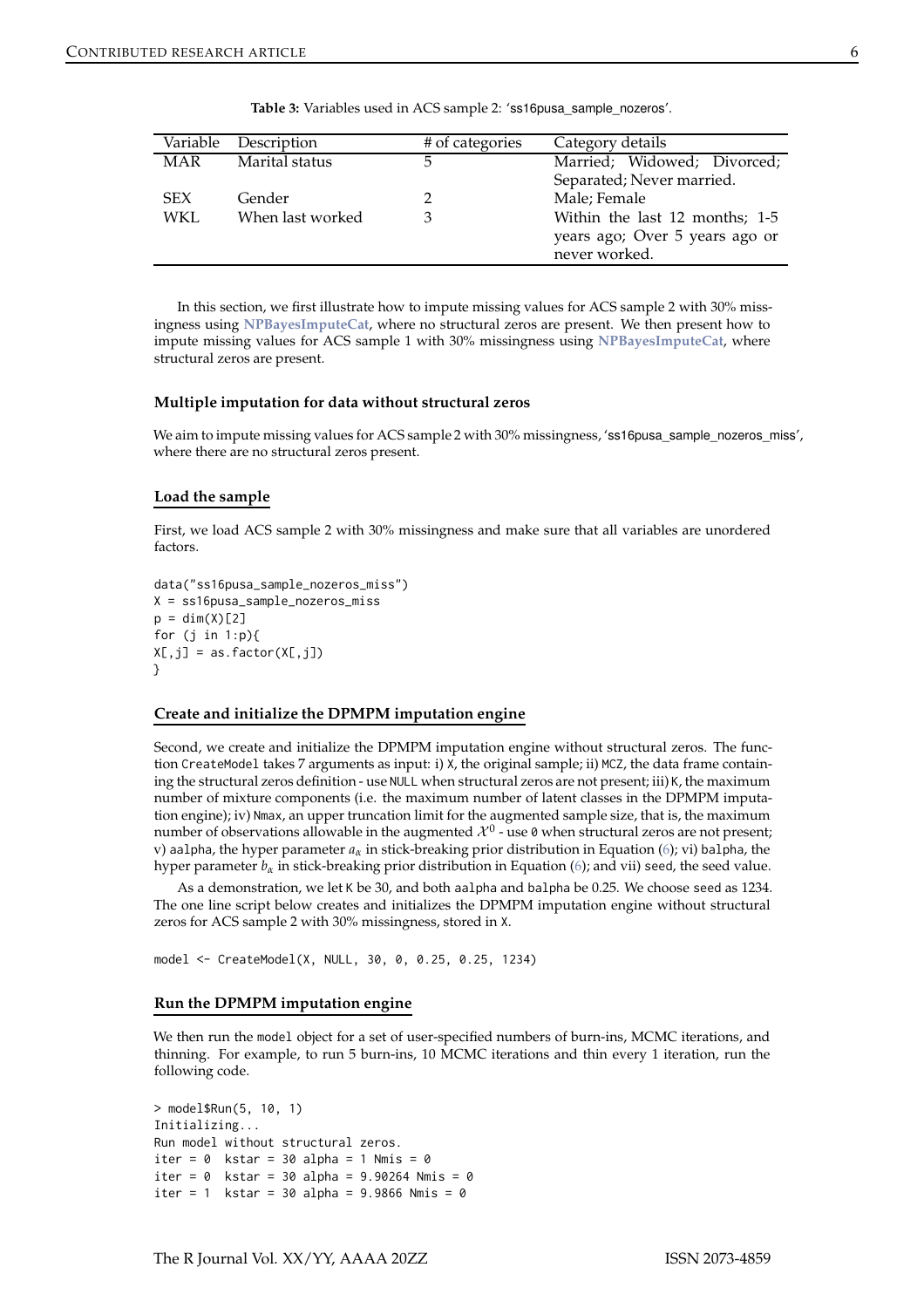<span id="page-6-0"></span>

|  |  |  | iter = 2 $kstar = 30$ alpha = 12.9047 Nmis = 0       |
|--|--|--|------------------------------------------------------|
|  |  |  | iter = $3$ kstar = $29$ alpha = $9.94832$ Nmis = 0   |
|  |  |  | iter = 4 kstar = 30 alpha = $9.20156$ Nmis = 0       |
|  |  |  | iter = $5$ kstar = $29$ alpha = $9.08214$ Nmis = 0   |
|  |  |  | iter = $6$ kstar = 28 alpha = 8.40744 Nmis = 0       |
|  |  |  | iter = 7 kstar = 28 alpha = $9.80164$ Nmis = 0       |
|  |  |  | iter = 8 $kstar = 30$ alpha = 8.0682 Nmis = 0        |
|  |  |  | iter = $9$ kstar = $29$ alpha = $9.04139$ Nmis = $0$ |

We can see that the output prints out the iteration index as iter, the value of occupied mixture components (i.e. the value of occupied latent classes) as kstar, posterior estimates of *α* (the concentration parameter in stick-breaking prior distribution in Equation [\(6\)](#page-2-2)) as alpha, and the size of the augmented sample as Nmis. In our demonstration, Nmis is always 0, as the size of the augmented sample is 0 when there are no structural zeros.

It is important to keep track of the value of kstar, as the **[NPBayesImputeCat](https://CRAN.R-project.org/package=NPBayesImputeCat)** package uses the truncated stick-breaking representation of the DP prior [\(Sethuraman](#page-16-5), [1994](#page-16-5)). If the value of kstar is always K, the maximum number of mixture components, we should re-run the DPMPM model by specifying a larger value of K, to allow large enough number of mixture components to cluster the observations. The above initial run seems to suggest that the estimation uses almost all latent classes (kstar is close or is 30, which is what the maximum number of latent classes K set to). It is therefore prudent to increase the value of K when executing the CreateModel command, for example:

```
> model <- CreateModel(X, NULL, 80, 0, 0.25, 0.25, 1234)
> model$Run(5, 10, 1)
Initializing...
Run model without structural zeros.
iter = 0 kstar = 80 alpha = 1 Nmis = 0iter = 0 kstar = 75 alpha = 21.7874 Nmis = 0
iter = 1 kstar = 71 alpha = 24.1254 Nmis = 0
iter = 2 kstar = 74 alpha = 27.6968 Nmis = 0
iter = 3 kstar = 74 alpha = 23.9416 Nmis = 0
iter = 4 kstar = 69 alpha = 21.548 Nmis = 0
iter = 5 kstar = 72 alpha = 25.159 Nmis = 0iter = 6 kstar = 68 alpha = 23.7602 Nmis = 0iter = 7 kstar = 72 alpha = 23.6195 Nmis = 0
iter = 8 kstar = 71 alpha = 25.9578 Nmis = 0
iter = 9 kstar = 70 alpha = 28.4868 Nmis = 0
```
This time, setting K equal to 80 seems sufficiently large. Users should keep track of value of kstar for the entire run, and adjust K accordingly.

#### **Impute missing values for ACS sample 2 with 30% missingness**

Finally to create *m* imputed datasets, we write a function DPMPMimp\_nozeros that takes the following arguments as inputs: i) X, the original sample with missing values; ii) dj, a vector recording the number of categories of the variables; iii) nrun, the total number of MCMC iterations; iv) burn, the number of burn-ins; v) thin, the number of thinnings; vi) K, the maximum number of mixture components; vii) aalpha and balpha, the hyper parameters *a<sup>α</sup>* and *b<sup>α</sup>* in stick-breaking prior distribution for *α*; viii) m, the number of imputed datasets; and viiii) seed, the seed value.

```
DPMPMimp_nozeros <- function(X, dj, nrun, burn, thin, K, aalpha, balpha, m, seed){
num_obs<-nrow(X)
p = dim(X)[2]origdata = X
## start DP model
model = CreateModel(origdata, NULL, K, 0, aalpha, balpha, seed)
model$Run(0,burn,1)
## initalize matrices to save parameter draws:
## alpha, and the number of occupied latent classes
eff.sam<-(nrun-burn)/thin
alphaout<-matrix(rep(0,eff.sam),nrow=eff.sam,ncol=1)
```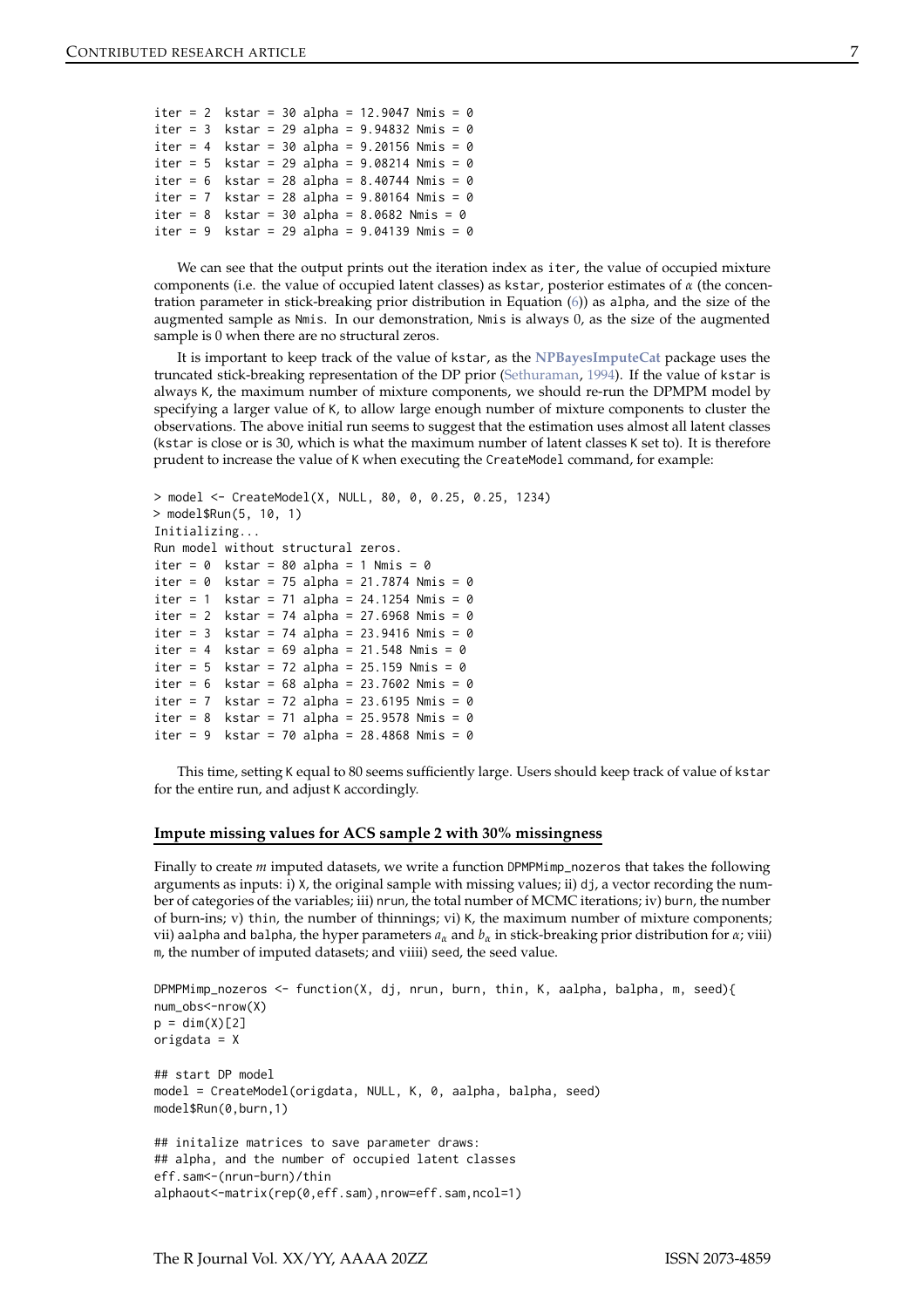```
uniquezout<-matrix(rep(0,eff.sam),nrow=eff.sam,ncol=1)
## run the MCMC and save parameter draws:
## alpha, and the number of occupied latent classes
for (i in 1:(eff.sam-m)){
## run model for "thin" more iterations
model$Run(0,thin,1)
## extract output from model$snapshot
output<-model$snapshot
## save alpha and uniquezout
alphaout[i]<-output$alpha
uniquezout[i]<-length(unique(output$z))
}
#####################################################
##### impute missing data with DPMPM #####
#####################################################
## initiate matrix to store results
impX<-matrix(NA, dim(origdata)[1], dim(origdata)[2])
## initiate list to store results
impdata<-vector("list",m)
## loop from 1 to m, each iteration generates a synthetic dataset
for (i in 1:m){
## run model for "thin" more iterations
model$Run(0,thin,1)
## store results
output<-model$snapshot
alphaout[eff.sam-(m-i)]<-output$alpha
uniquezout[eff.sam-(m-i)]<-length(unique(output$z))
#retrieve parameters from the final iteration
result <- model$snapshot
#convert ImputedX matrix to dataframe, using proper factors/names etc.
impX <- GetDataFrame(result$ImputedX,X)
## store i-th synthetic dataset to the list: syndata
impdata[[i]] = impX}
## return results: syndata, origdata, alphaout, uniquezout
res <- list(impdata=impdata,
origdata = origdata,
alphaout = alphaout,
uniquezout = uniquezout
\lambdareturn(res)
}
```
The DPMPMimp\_nozeros function returns a list containing: i) impdata, the list of *m* imputed datasets; ii) origdata, the original data X; iii) alphaout, the saved draws of *α*, which can be used to check MCMC convergence; and iv) uniquezout, the saved numbers of occupied mixture components, which can be used to track whether the upper bound K is set large enough.

To run the DPMPMimp\_nozeros function to impute missing data for ACS sample 2 with 30% missingness, we can write a simple script as below. For this demonstration, we are running the MCMC for 10,000 iterations with the first 5,000 as burn-ins. We thin every 50 iterations, and let  $K = 80$ . The hyper parameters for *α* are both set to be 0.25, and we generate *m* = 5 synthetic datasets. We use 1234 for the seed.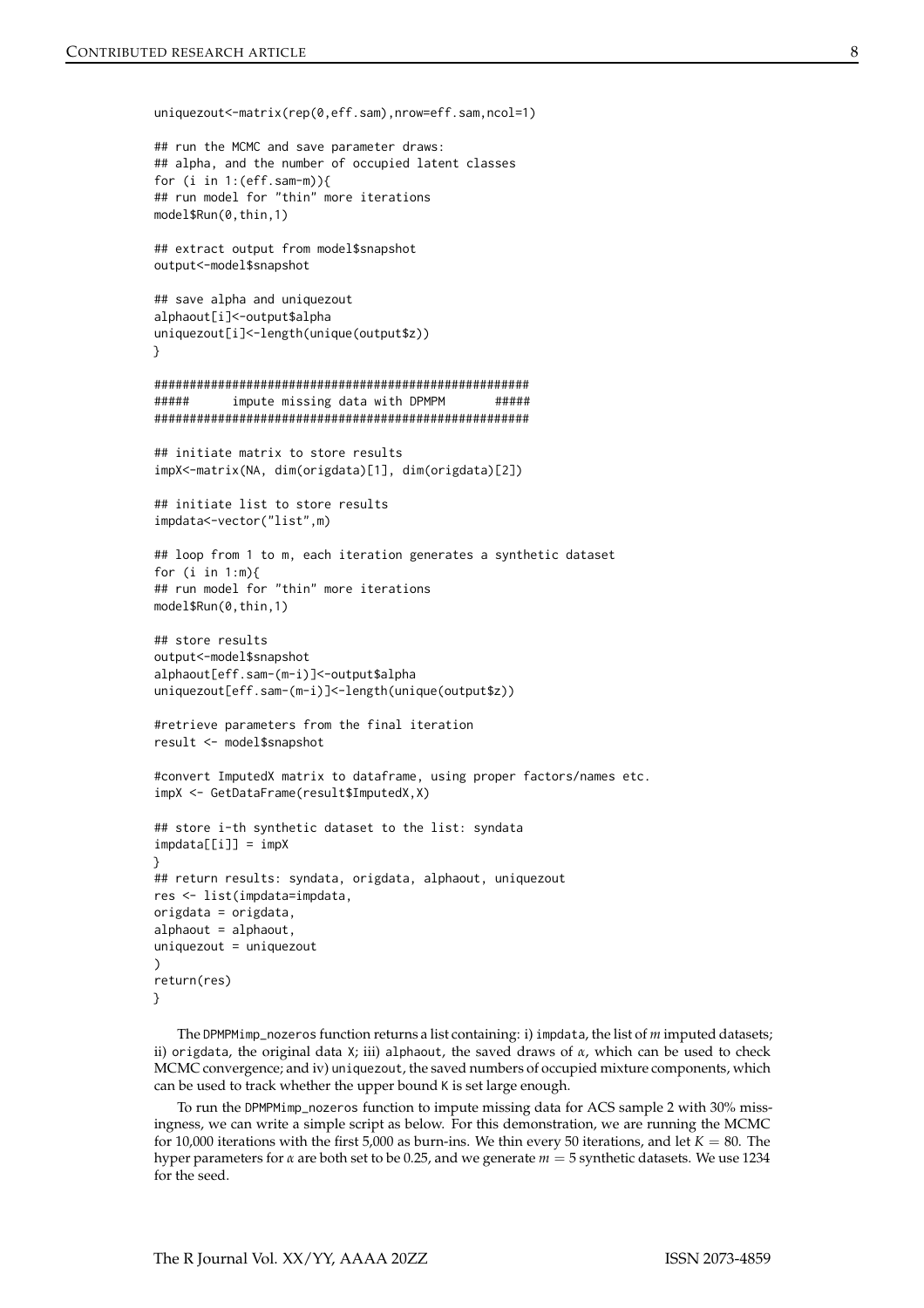```
dj = c(5, 2, 3)output = DPMPMimp_nozeros(X, dj, 10000, 5000, 50, 80, 0.25, 0.25, 5, 1234)
```
The output prints out each iteration, which are omitted here. To access the first synthetic dataset, we can do the following.

```
impdata1 = output$impdata[[1]]
```
We also include a demonstration to use the combining rules to obtain a 95% credible interval for the proportion of married and last worked within the last 12 months (entry [2,3] in the table of MAR and WKL).

```
m = 5Qm = rep(NA, m)
Um = rep(NA, m)n = dim(output$origdata)[1]
for (l in 1:m){
Qm[l] = (table(output$impdata[[l]]$MAR, output$impdata[[l]]$WKL)/n)[2,3]
Um[1] = sqrt(Qm[1]*(1-Qm[1])/n)}
Qbarm = mean(Qm)Bm = sd(Qm)Ubarm = mean(Um)Tm = (1+1/m)*Bm + Ubarmv = (m-1)*(1+Ubarm/(1+1/m)*Bm)^2Qbarm - qt(0.975, v)*sqrt(Tm)Qbarm + qt(0.975, v)*sqrt(Tm)
```
## **Multiple imputation for data with structural zeros**

In this section, we aim to impute missing values for ACS sample 1 with 30% missingness, 'ss16pusa\_sample\_zeros\_miss', where there are structural zeros present. The general procedure is very similar to the one in the previous section where structural zeros are not present. However, we need to first create MCZ, the data frame containing the structural zeros definition. Moreover, some inputs in the CreateModel function will need to be adjusted for the structural zeros cases.

#### **Create a file to store structural zeros cases**

Recall that one of the inputs that the **[NPBayesImputeCat](https://CRAN.R-project.org/package=NPBayesImputeCat)** package takes is a data frame MCZ, the definition of the structural zeros. Previously when there are no structural zeros, MCZ is set to NULL. However here, when there are structural zeros cases in the application, one should write the MCZ data frame, following two general rules:

- 1. Variables in MCZ must be factors with the same levels as the original data.
- 2. Placeholder components are represented with NAs.

Now we demonstrate how to create a data frame MCZ to store the structural zeros definition shown in Table [2.](#page-4-1) The script below is a sample script to accomplish this task.

```
AGEP = c(16, 16, 16, 16, 17, 17, 17, 17)
SCHL = c("Bachelor's degree", "Doctorate degree", "Master's degree",
"Professional degree", "Bachelor's degree", "Doctorate degree",
"Master's degree", "Professional degree")
MAR = rep(NA, 8)SEX = rep(NA, 8)WKL = rep(NA, 8)MCZ = as.data.frame(cbind(AGEP, MAR, SCHL, SEX, WKL))
```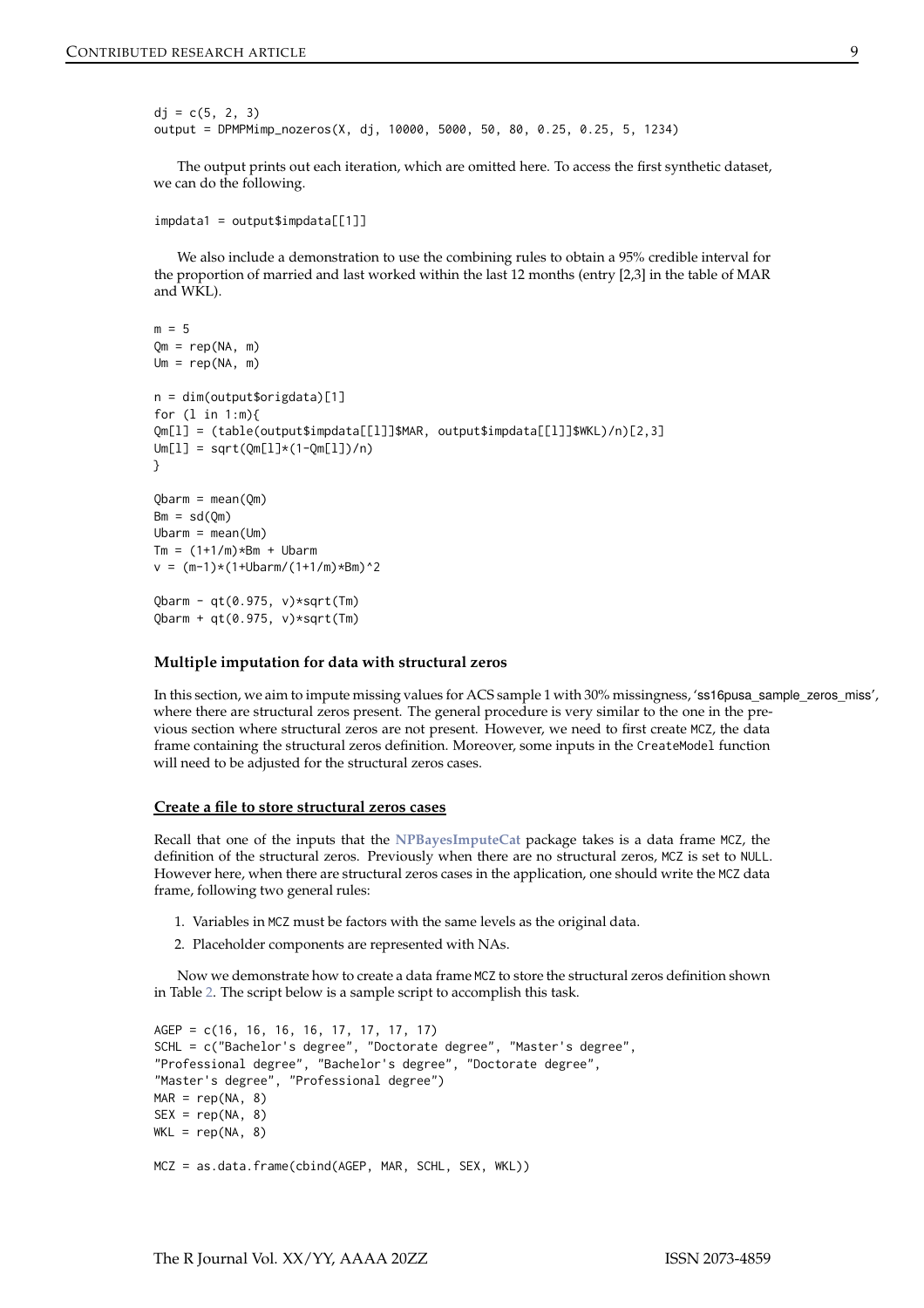First, we create a vector of AGEP consisting of 4 replicates of value 16 and 4 replicates of value 17, and a vector of SCHL consisting the degree types which induce structural zeros cases with AGEP. Second, we create vectors of MAR, SEX, and WKL, each is a vector of length 8, with each element being NA. These are placeholder components, and since the structural zeros cases do not involve these three variables, all elements are NAs. Third, we need to create a data frame using as.data.frame and cbind. It is necessary to input the variables in the same order as in the original data (the order of variables in Table [1\)](#page-4-0). We save the data frame MCZ for later use.

#### **Load the sample**

Before creating the initializing the DPMPM model with structural zeros, load 'ss16pusa\_sample\_zeros' and make sure that both the sample X and the structural zeros data frame MCZ are factors. Below is a short script to achieve this task.

```
data(ss16pusa_sample_zeros_miss)
X = ss16pusa_sample_zeros_miss
p = dim(X)[2]for (j in 1:p){
X[, j] = as.factor(X[, j])MCZ[, j] = factor(MCZ[, j], levels = levels(X[, j])}
```
#### **Create and initialize the DPMPM imputation engine**

Next, we can create and initialize the DPMPM imputation engine with structural zeros. Recall the 7 inputs that the function CreateModel takes: i) X, the original sample; ii) MCZ, the data frame containing the structural zeros definition; iii) K, the maximum number of mixture components (i.e. the maximum number of latent classes in the DPMPM imputation engine); iv) Nmax, an upper truncation limit for the augmented sample size; v) aalpha, the hyper parameter  $a_\alpha$  in stick-breaking prior distribution in Equation [\(6\)](#page-2-2); vi) balpha, the hyper parameter  $b_\alpha$  in stick-breaking prior distribution in Equation (6); and vii) seed, the seed value.

As a demonstration, we let K be 20, Nmax to be 200,000, and both aalpha and balpha to be 0.25. The one line script below creates and initializes the DPMPM imputation engine with structural zeros for the ACS sample 1 with 30% missingness X with structural zeros definition MCZ.

model <- CreateModel(X, MCZ, 20, 2000000, 0.25, 0.25, 1234)

## **Run the DPMPM imputation engine**

We can then run model for a set of user-specified numbers of burn-ins, MCMC iterations, and thinning. For example, to run 5 burn-ins, 10 MCMC iterations and thin every 1 iteration:

```
> model$Run(5, 10, 1)
Initializing...
Run model with structural zeros.
iter = 0 kstar = 7 alpha = 0.015 Nmis = 54iter = 0 kstar = 7 alpha = 0.960284 Nmis = 11
iter = 1 kstar = 7 alpha = 1.32786 Nmis = 19iter = 2 kstar = 8 alpha = 1.67261 Nmis = 12
iter = 3 kstar = 7 alpha = 1.2456 Nmis = 9iter = 4 kstar = 8 alpha = 0.63193 Nmis = 17
iter = 5 kstar = 7 alpha = 0.619098 Nmis = 20
iter = 6 kstar = 7 alpha = 1.16728 Nmis = 22iter = 7 kstar = 8 alpha = 1.14599 Nmis = 15
iter = 8 kstar = 10 alpha = 1.87188 Nmis = 22
iter = 9 kstar = 10 alpha = 1.79102 Nmis = 18
```
We can see that the output prints out the iteration index as iter, the value of occupied mixture components (i.e. the value of occupied latent classes) as kstar, the value of *α* (the concentration parameter in stick-breaking prior distribution in Equation [\(6\)](#page-2-2)) as alpha, and the size of the augmented sample as Nmis. For the first 10 iterations, we can see fluctuation of the augmented sample size. It is important to keep track of the value of kstar, as the **[NPBayesImputeCat](https://CRAN.R-project.org/package=NPBayesImputeCat)** package uses the truncated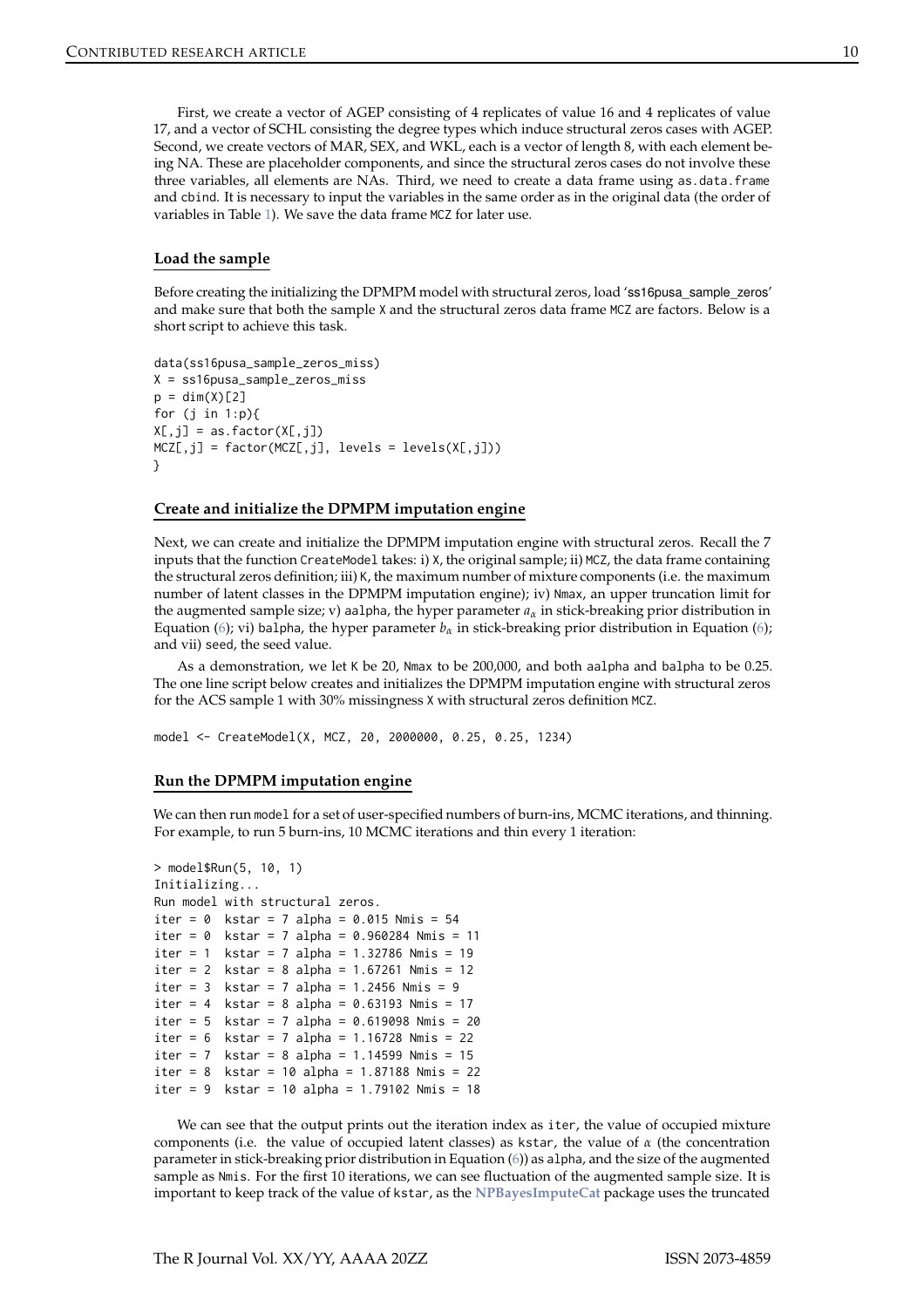<span id="page-10-0"></span>stick-breaking representation of the DP prior [\(Sethuraman](#page-16-5), [1994](#page-16-5)). If the value of kstar is always K, the maximum number of mixture components, we should re-run the DPMPM synthesizer by specifying larger value of K, to allow large enough number of mixture components to cluster the observations.

## **Impute missing values for ACS sample 1 with 30% missingness**

Finally to create *m* imputed datasets, we can write a function DPMPMimp\_zeros that takes the following arguments as input: i) X, the original sample; ii) dj, a vector recording the number of categories of the variables; iii) MCZ, the data frame containing the definition of structural zeros; iv) Nmis, the maximum size of the augmented sample; v) nrun, the total number of MCMC iterations; vi) burn, the number of burn-ins; vii) thin, the number of thinnings; viii) K, the maximum number of mixture components; ix) aalpha and balpha, the hyper parameters  $a_\alpha$  and  $b_\alpha$  in stick-breaking prior distribution for  $\alpha$ ; x) m, the number of synthetic datasets; and xi) seed, the seed value.

```
DPMPMimp_zeros <- function(X, dj, MCZ, Nmis, nrun, burn, thin, K, aalpha, balpha, m, seed){
num\_obs = nrow(X)p = dim(X)[2]origdata = X
## start DP model
model = CreateModel(origdata, MCZ, K, Nmis, aalpha, balpha)
model$Run(0,burn,1)
## initalize matrices to save parameter draws:
## alpha, and the number of occupied latent classes
eff.sam<-(nrun-burn)/thin
alphaout<-matrix(rep(0,eff.sam),nrow=eff.sam,ncol=1)
uniquezout<-matrix(rep(0,eff.sam),nrow=eff.sam,ncol=1)
## run the MCMC and save parameter draws:
## alpha, and the number of occupied latent classes
for (i in 1:(\text{eff}.\text{sam-m})){
## run model for "thin" more iterations
model$Run(0,thin,1)
## extract output from model$snapshot
output<-model$snapshot
## save alpha and uniquezout
alphaout[i]<-output$alpha
uniquezout[i]<-length(unique(output$z))
}
#####################################################
###### impute missing data with DPMPM ######
#####################################################
## initiate matrix to store results
impX<-matrix(NA, dim(origdata)[1], dim(origdata)[2])
## initiate list to store results
impdata<-vector("list",m)
## loop from 1 to m, each iteration generates a synthetic dataset
for (i in 1:m){
## run model for "thin" more iterations
model$Run(0,thin,1)
## store results
output<-model$snapshot
```

```
alphaout[eff.sam-(m-i)]<-output$alpha
uniquezout[eff.sam-(m-i)]<-length(unique(output$z))
```

```
#retrieve parameters from the final iteration
```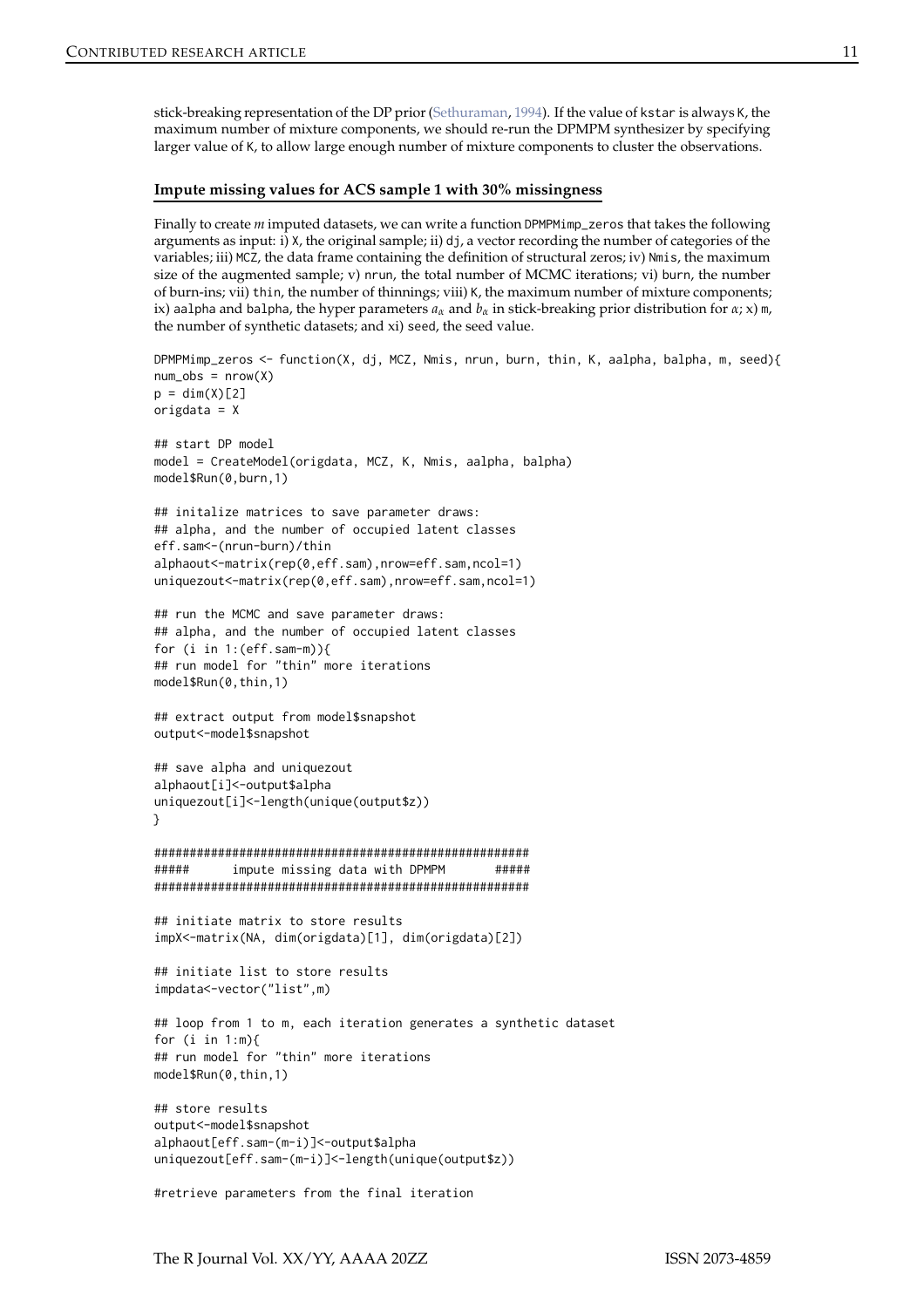#### result <- model\$snapshot

```
#convert ImputedX matrix to dataframe, using proper factors/names etc.
impX <- GetDataFrame(result$ImputedX,X)
## store i-th synthetic dataset to the list: syndata
impdata[[i]] = impX}
## return results: syndata, origdata, alphaout, uniquezout
res <- list(impdata=impdata,
origdata = origdata,
alphaout = alphaout,
uniquezout = uniquezout\lambdareturn(res)
}
```
The DPMPMimp\_zeros function returns a list containing: i) impdata, the list of *m* imputed datasets; ii) origdata, the original data X; iii) alphaout, the saved draws of *α*, which can be used to check MCMC convergence; and iv) uniquezout, the saved numbers of occupied mixture components, which can be used to track whether the upper bound K is set large enough.

To run the DPMPMsyn\_zeros function to generate synthetic datasets for ACS sample 1, we can write a simple script as below. For this demonstration, we are running the MCMC for 10,000 iterations with the first 5,000 as burn-ins. We think every 50 iterations, and let  $K = 30$ . The upper limit of the augmented sample size is set to 200,000. The hyper parameters for *α* are both set to be 0.25, and we generate  $m = 5$  synthetic datasets. We use 1234 for the seed.

```
dj = c(7, 5, 9, 2, 3)output = DPMPMimp_zeros(X, dj, MCZ, 2000000, 10000, 5000, 50, 80, 0.25, 0.25, 5, 1234)
```
The output prints out each iteration, which are omitted here. To access the first synthetic dataset, we can do the following.

```
impdata1 = output$impdata[[1]]
```
We also include a demonstration to use the combining rules to obtain a 95% credible interval for the proportion of married and last worked within the last 12 months (entry [2,3] in the table of MAR and WKL).

```
m = 5Qm = rep(NA, m)
Um = rep(NA, m)
n = dim(output$origdata)[1]
for (l in 1:m){
Qm[l] = (table(output$impdata[[l]]$MAR, output$impdata[[l]]$WKL)/n)[2,3]
Um[1] = sqrt(Qm[1]*(1-Qm[1])/n)}
Qbarm = mean(Qm)Bm = sd(Qm)U\text{barm} = \text{mean}(U\text{m})Tm = (1+1/m) * Bm + Ubarmv = (m-1)*(1+Ubarm/(1+1/m)*Bm)^2Qbarm - qt(0.975, v)*sqrt(Tm)
Qbarm + qt(0.975, v)*sqrt(Tm)
```
# **Illustrations for synthetic data**

Without loss of generality, suppose we want to generate fully synthetic datasets for the ACS samples. Interested readers can easily adjust the procedure to generate partially synthetic datasets.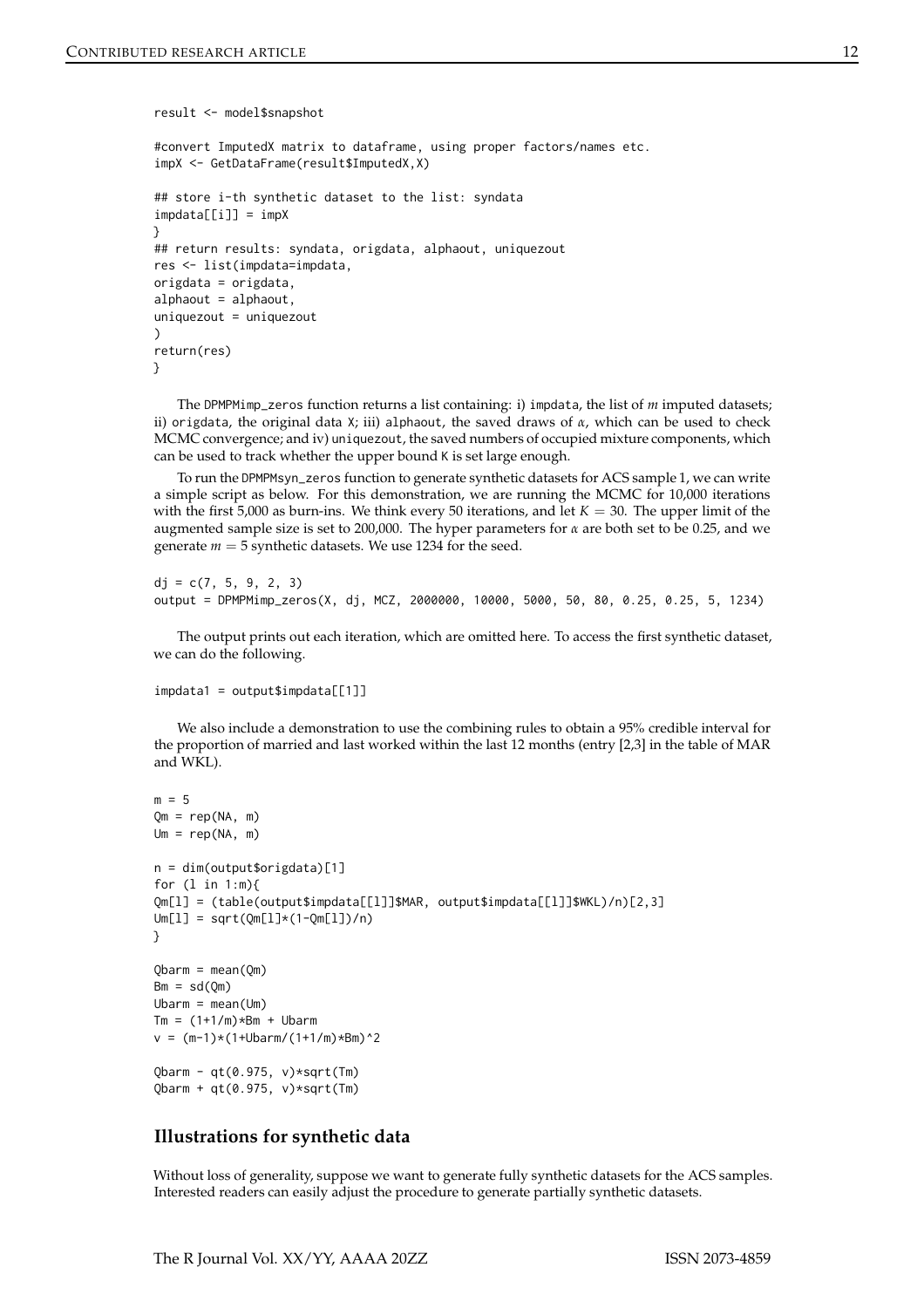In this section, we illustrate how to generate fully synthetic datasets for ACS sample 2, where no structural zeros are present. The **[NPBayesImputeCat](https://CRAN.R-project.org/package=NPBayesImputeCat)** package currently does not accommodate data synthesis with structural zeros.

#### **Synthetic data for data without structural zeros**

We aim to generate fully synthetic datasets for ACS sample 2, 'ss16pusa\_sample\_nozeros', where there are no structural zeros present.

#### **Load the sample**

First, we need to load ACS sample 2 and make sure that all variables are factor.

```
data("ss16pusa_sample_nozeros")
X = ss16pusa_sample_nozeros
p = dim(X)[2]for (j in 1:p){
X[, j] = as.factor(X[, j])}
```
#### **Create and initialize the DPMPM synthesizer**

Second, we create and initialize the DPMPM synthesizer without structural zeros. The function CreateModel takes 7 arguments as input: i) X, the original sample; ii) MCZ, the data frame containing the structural zeros definition - use NULL when structural zeros are not present; iii) K, the maximum number of mixture components (i.e. the maximum number of latent classes in the DPMPM synthesizer); iv) Nmax, an upper truncation limit for the augmented sample size - use 0 when structural zeros are not present; v) aalpha, the hyper parameter *aα* in stick-breaking prior distribution in Equation [\(6\)](#page-2-2); vi) balpha, the hyper parameter  $b_\alpha$  in stick-breaking prior distribution in Equation [\(6\)](#page-2-2); and vii) seed, the seed value.

As a demonstration, we let K be 80, both aalpha and balpha be 0.25, and seed be 1234. The one line script below creates and initializes the DPMPM synthesizer without structural zeros for ACS sample 2, stored in X.

model <- CreateModel(X, NULL, 80, 0, 0.25, 0.25, 1234)

#### **Run the DPMPM synthesizer**

We can then run model for a set of user-specified numbers of burn-ins, MCMC iterations, and thinning. For example, to run 5 burn-ins, 10 MCMC iterations and thin every 1 iteration:

```
> model$Run(5, 10, 1)
Initializing...
Run model without structural zeros.
iter = 0 kstar = 80 alpha = 1 Nmis = 0iter = 0 kstar = 72 alpha = 21.5913 Nmis = 0iter = 1 kstar = 73 alpha = 24.2025 Nmis = 0
iter = 2 kstar = 74 alpha = 18.8123 Nmis = 0
iter = 3 kstar = 65 alpha = 23.1972 Nmis = 0
iter = 4 kstar = 68 alpha = 21.7837 Nmis = 0
iter = 5 kstar = 67 alpha = 26.4672 Nmis = 0
iter = 6 kstar = 67 alpha = 19.5297 Nmis = 0iter = 7 kstar = 68 alpha = 23.57 Nmis = 0
iter = 8 kstar = 69 alpha = 26.5521 Nmis = 0
iter = 9 kstar = 67 alpha = 23.4778 Nmis = 0
```
We can see that the output prints out the iteration index as iter, the value of occupied mixture components (i.e. the value of occupied latent classes) as kstar, the value of *α* (the concentration parameter in stick-breaking prior distribution in Equation [\(6\)](#page-2-2)) as alpha, and the size of the augmented sample as Nmis. In our demonstration, Nmis is always 0, as the size of the augmented sample is 0 when there are no structural zeros. It is important to keep track of the value of kstar,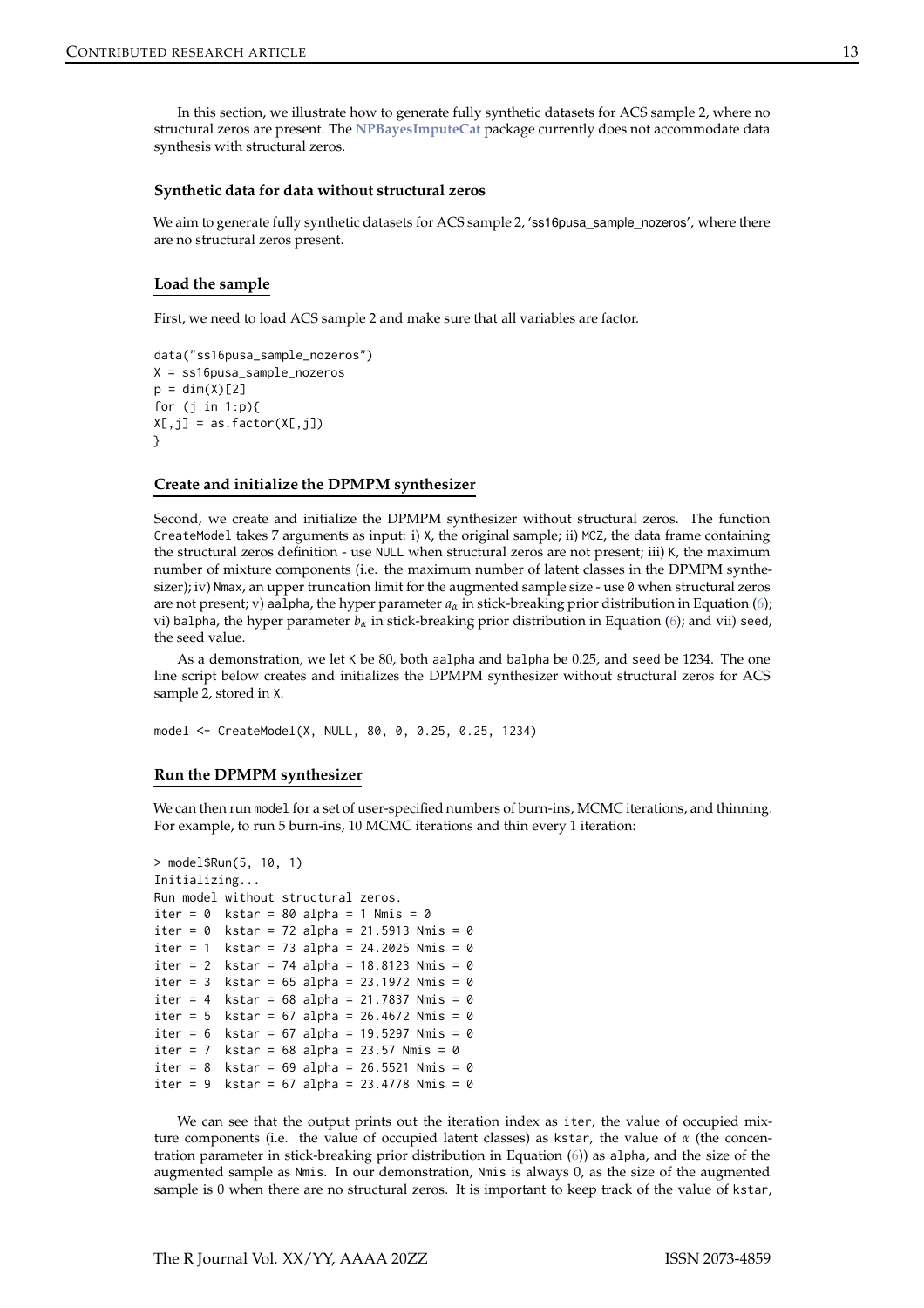<span id="page-13-0"></span>as the **[NPBayesImputeCat](https://CRAN.R-project.org/package=NPBayesImputeCat)** package uses the truncated stick-breaking representation of the DP prior [\(Sethuraman](#page-16-5), [1994](#page-16-5)). If the value of kstar is always K, the maximum number of mixture components, we should re-run the DPMPM synthesizer by specifying larger value of K, to allow large enough number of mixture components to cluster the observations.

# **Generate synthetic datasets for ACS sample 2**

Finally to generate *m* synthetic datasets, we can write a function DPMPMsyn\_nozeros that takes the following parameters as input: i)  $X$ , the original sample; ii) dj, a vector recording the number of categories of the variables; iii) nrun, the total number of MCMC iterations; iv) burn, the number of burn-ins; v) thin, the number of thinnings; vi) K, the maximum number of mixture components; vii) aalpha and balpha, the hyper parameters  $a_\alpha$  and  $b_\alpha$  in stick-breaking prior distribution for  $\alpha$ ; and viii) m, the number of synthetic datasets.

```
DPMPMsyn_nozeros <- function(X, dj, nrun, burn, thin, K, aalpha, balpha, m, seed){
num_obs<-nrow(X)
p = dim(X)[2]origdata = X
## start DP model
model = CreateModel(origdata, NULL, K, 0, aalpha, balpha, seed)
model$Run(0,burn,1)
## initalize matrices to save parameter draws:
## alpha, and the number of occupied latent classes
eff.sam<-(nrun-burn)/thin
alphaout<-matrix(rep(0,eff.sam),nrow=eff.sam,ncol=1)
uniquezout<-matrix(rep(0,eff.sam),nrow=eff.sam,ncol=1)
## run the MCMC and save parameter draws:
## alpha, and the number of occupied latent classes
for (i in 1:(\text{eff}.\text{sam-m})){
## run model for "thin" more iterations
model$Run(0,thin,1)
## extract output from model$snapshot
output<-model$snapshot
## save alpha and uniquezout
alphaout[i]<-output$alpha
uniquezout[i]<-length(unique(output$z))
}
#####################################################
### generate synthetic data with DPMPM ###
#####################################################
## initiate matrix to store results
synX<-matrix(NA, dim(origdata)[1], dim(origdata)[2])
## initiate list to store results
syndata<-vector("list",m)
## loop from 1 to m, each iteration generates a synthetic dataset
for (i in 1:m){
## run model for "thin" more iterations
model$Run(0,thin,1)
## store results
output<-model$snapshot
alphaout[eff.sam-(m-i)]<-output$alpha
uniquezout[eff.sam-(m-i)]<-length(unique(output$z))
```
## save multinomial probabilities and latent class assignments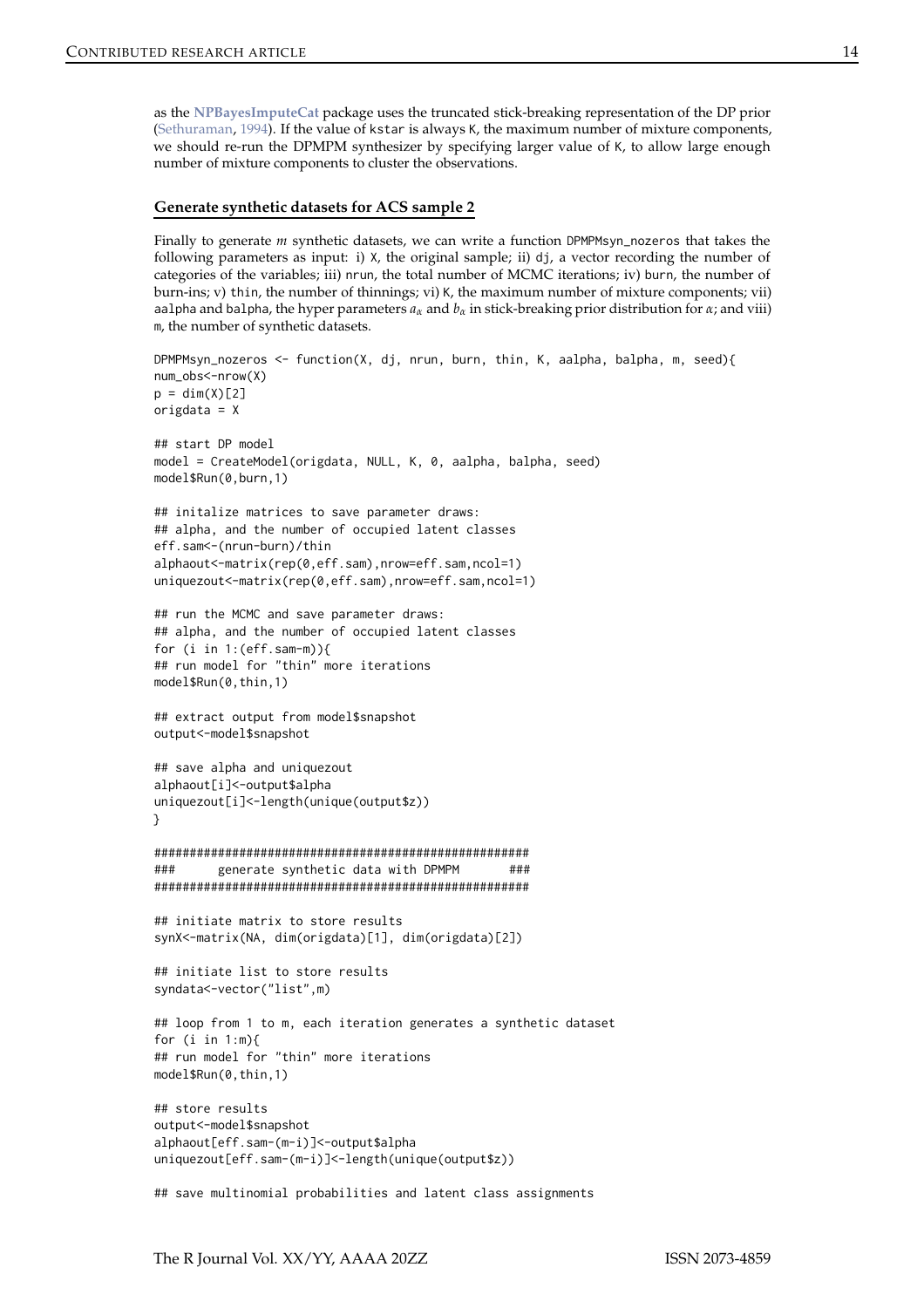```
psiout_i<-output$psi
zout_i<-output$z
## generate synthetic data record by record with DPMPM
for (j in 1:num_obs){
zj < - zout_i[j] + 1
## synthesize all variables, i.e. fully synthetic data
for (k in 1:p){
Xprob_k<-psiout_i[1:dj[k],zj,k]
synX[j,k]<-which(rmultinom(1,1,Xprob_k)==1)
}
}
## transform synX to data frame syndata0
syndata0 = GetDataFrame(synX - 1, origdata, cols = 1:ncol(origdata))
## store i-th synthetic dataset to the list: syndata
svndata[il] = svndata0
}
## return results: syndata, origdata, alphaout, uniquezout
res <- list(syndata=syndata,
origdata = origdata,
alphaout = alphaout,
uniquezout = uniquezout
)
return(res)
}
```
The DPMPMsyn\_nozeros function returns a list containing: i) syndata, the list of *m* synthetic datasets; ii) origdata, the original data X; iii) alphaout, the saved draws of *α*, which can be used to check MCMC convergence; and iv) uniquezout, the saved numbers of occupied mixture components, which can be used to track whether the upper bound K is set large enough.

To run the DPMPMsyn\_nozeros function to generate synthetic datasets for ACS sample 2, we can write a simple script as below. For this demonstration, we are running the MCMC for 10,000 iterations with the first  $5,000$  as burn-ins. We think every 50 iterations, and let  $K = 80$ . The hyper parameters for *α* are both set to be 0.25, and we generate *m* = 5 synthetic datasets. We use 1234 for the seed.

```
dj = c(5, 2, 3)output = DPMPMsyn_nozeros(X, dj, 10000, 5000, 50, 80, 0.25, 0.25, 5, 1234)
```
The output prints out each iteration, which are omitted here. To access the first synthetic dataset, we can do the following.

```
syndata1 = output$syndata[[1]]
```
We also include a demonstration to use the combining rules to obtain a 95% credible interval for the proportion of married and last worked within the last 12 months (entry [2,3] in the table of MAR and WKL).

```
m = 5Qm = rep(NA, m)Um = rep(NA, m)n = dim(output$origdata)[1]
for (l in 1:m){
Qm[l] = (table(output$syndata[[l]]$MAR, output$syndata[[l]]$WKL)/n)[2,3]
Um[1] = sqrt(Qm[1]*(1-Qm[1])/n)}
Qbarm = mean(Qm)Bm = sd(0m)Ubarm = mean(Um)
```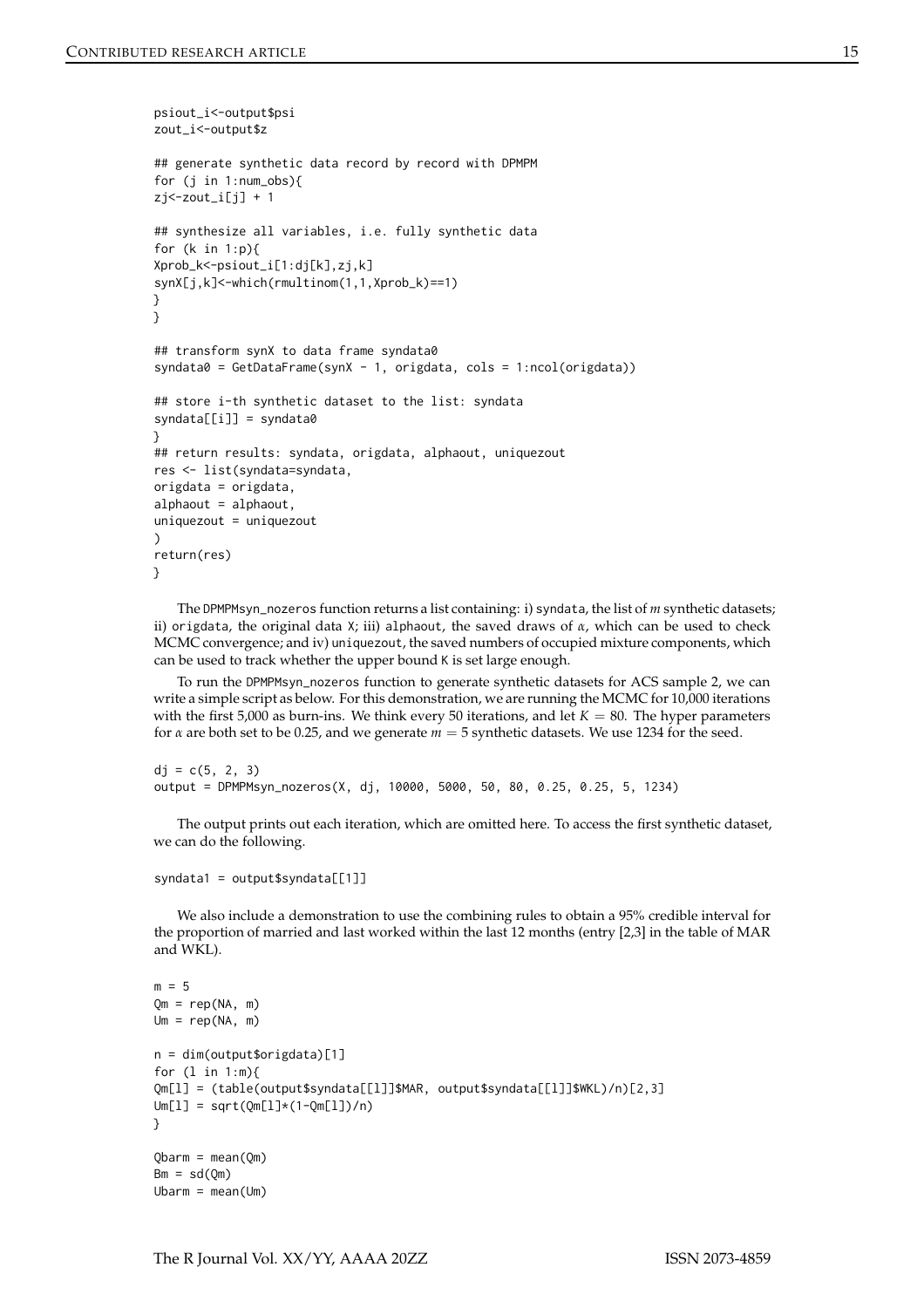```
Tf = (1+1/m) * Bm - Ubarmv = (m-1)*(1-m*Ubarm/((m+1)*Bm))^2Qbarm - qt(0.975, v)*sqrt(Tf)Qbarm + qt(0.975, v)*sqrt(Tf)
```
# **Concluding remarks**

In this paper, we have presented the DPMPM models for multivariate categorical data, and illustrations of using the **[NPBayesImputeCat](https://CRAN.R-project.org/package=NPBayesImputeCat)** package for multiple imputation and synthetic data applications. Users can take the output and extract imputed and synthetic datasets, then conduct statistical analyses of their choice and use the appropriate combining rules to obtain valid estimates. Interested readers can refer to the package documentation for additional features.

While the **[NPBayesImputeCat](https://CRAN.R-project.org/package=NPBayesImputeCat)** package has been developed primarily for multiple imputation and synthetic data purposes, users can also use it for DPMPM model estimation. For example, following the illustrations for synthetic data, a data analyst is able to obtain parameter draws of several key parameters from the MCMC chain: i) the Dirichlet Process concentration parameter *α*, ii) the mixture probability vectors  $\{\pi_k\}$ , and iii) the Multinomial probability vectors  $\{\theta_k^{(j)}\}$ *k* }. The analyst can then further conduct analyses of the clustering of the observations in the MCMC chain, and other questions of interest.

# **Bibliography**

- <span id="page-15-7"></span>O. Akande, F. Li, and J. P. Reiter. An empirical comparison of multiple imputation methods for categorical data. *The American Statistician*, 71:162–170, 2017. [[p3,](#page-2-4) [4\]](#page-3-0)
- <span id="page-15-2"></span>J. Drechsler. *Synthetic datasets for statistical disclosure control*. Springer-Verlag, 2011. [[p1\]](#page-0-0)
- <span id="page-15-10"></span>J. Drechsler and J. Hu. Synthesizing geocodes to facilitate access to detailed geographical information in large scale administrative data. page arXiv:1803.05874, 2018+. [[p3,](#page-2-4) [4\]](#page-3-0)
- <span id="page-15-3"></span>D. B. Dunson and C. Xing. Nonparametric bayes modeling of multivariate categorical data. *Journal of the American Statistical Association*, 104:1042–1051, 2009. [[p2\]](#page-1-0)
- <span id="page-15-0"></span>O. Harel and X. H. Zhou. Multiple imputation: review of theory, implementation and software. *Statistics in Medicine*, 26:3057–3077, 2007. [[p1\]](#page-0-0)
- <span id="page-15-5"></span>J. Hu and N. Hoshino. The Quasi-Multinomial synthesizer for categorical data. In J. Domingo-Ferrer and F. Montes, editors, *Privacy in Statistical Databases*, volume 11126 of *Lecture Notes in Computer Science*, pages 75–91. Springer, 2018. [[p2\]](#page-1-0)
- <span id="page-15-11"></span>J. Hu and T. Savitsky. Bayesian data synthesis and disclosure risks quantification: an application to the consumer expenditure surveys. page arXiv:1809.10074, 2018+. [[p3,](#page-2-4) [4\]](#page-3-0)
- <span id="page-15-6"></span>J. Hu, J. P. Reiter, and Q. Wang. Disclosure risk evaluation for fully synthetic categorical data. In J. Domingo-Ferrer, editor, *Privacy in Statistical Databases*, volume 8744 of *Lecture Notes in Computer Science*, pages 185–199. Springer, 2014. [[p3,](#page-2-4) [4\]](#page-3-0)
- <span id="page-15-8"></span>H. Ishwaran and L. F. James. Gibbs sampling methods for stick-breaking priors. *Journal of the American Statistical Association*, 96:161–173, 2001. [[p3\]](#page-2-4)
- <span id="page-15-1"></span>R. J. A. Little. Statistical analysis of masked data. *Journal of Official Statistics*, 9:407–426, 1993. [[p1\]](#page-0-0)
- <span id="page-15-9"></span>D. Manrique-Vallier and J. Hu. Bayesian non-parametric generation of fully synthetic multivariate categorical data in the presence of structural zeros. *Journal of the Royal Statistical Society, Series A*, 181:635–647, 2018. [[p3,](#page-2-4) [4\]](#page-3-0)
- <span id="page-15-4"></span>D. Manrique-Vallier and J. P. Reiter. Bayesian estimation of discrete multivariate latent structure models with structural zeros. *Journal of Computational and Graphical Statistics*, 23:1061–1079, 2014a. [[p2,](#page-1-0) [3,](#page-2-4) [4\]](#page-3-0)
- <span id="page-15-12"></span>D. Manrique-Vallier and J. P. Reiter. Bayesian multiple imputation for large-scale categorical data with structural zeros. *Survey Methodology*, 40:125–134, 2014b. [[p4\]](#page-3-0)
- <span id="page-15-13"></span>J. S. Murray. Multiple imputation: a review of practical and theoretical findings. *Statistical Science*, 2018+. [[p4\]](#page-3-0)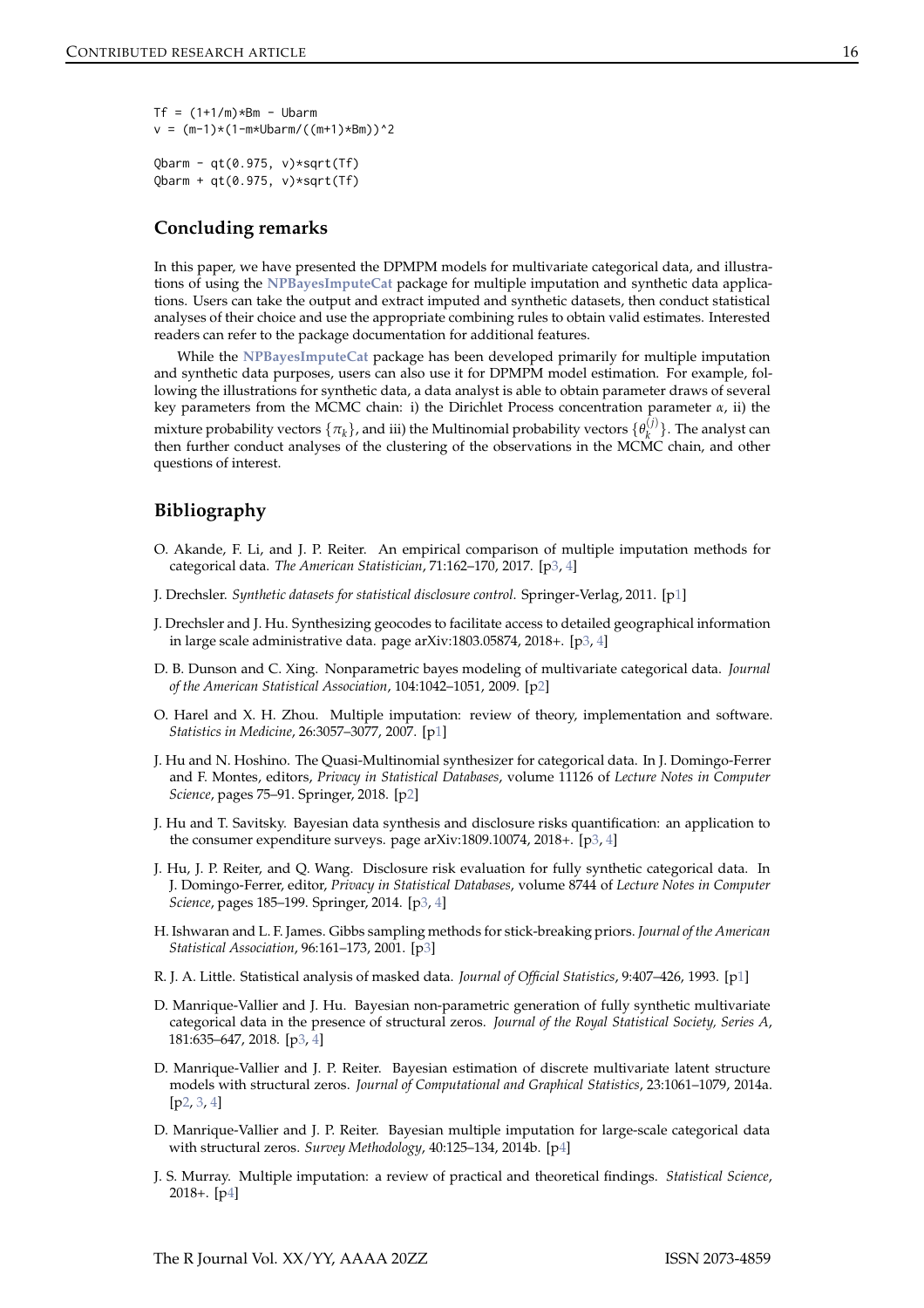- <span id="page-16-2"></span>J. P. Reiter and E. Raghunathan. The multiple adaptations of multiple imputation. *Journal of the American Statistical Society*, 102:1462–1471, 2007. [[p1\]](#page-0-0)
- <span id="page-16-0"></span>D. B. Rubin. *Multiple imputation for nonresponse in surveys*. John Wiley & Sons, New York, NY, 1987. [[p1\]](#page-0-0)
- <span id="page-16-3"></span>D. B. Rubin. Discussion: Statistical disclosure limitation. *Journal of Official Statistics*, 9:461–468, 1993. [[p1\]](#page-0-0)
- <span id="page-16-1"></span>D. B. Rubin. Multiple imputation after 18+ years. *Journal of the American Statistical Association*, 91: 473–489, 1996. [[p1\]](#page-0-0)
- <span id="page-16-5"></span>J. Sethuraman. A constructive definition of dirichlet priors. *Statistica Sinica*, 4:639–650, 1994. [[p3,](#page-2-4) [7,](#page-6-0) [11,](#page-10-0) [14\]](#page-13-0)
- <span id="page-16-4"></span>Y. Si and J. P. Reiter. Nonparametric Bayesian multiple imputation for incomplete categorical variables in large-scale assessment surveys. *Journal of Educational and Behavioral Statistics*, 38:499–521, 2013. [[p3,](#page-2-4) [4\]](#page-3-0)

*Jingchen Hu Mathematics and Statistics Department Vassar College Box 27, 124 Raymond Ave Poughkeepsie, NY 12604, USA E-mail:* [jihu@vassar.edu](mailto:jihu@vassar.edu)

*Olanrewaju Akande Social Science Research Institute Box 90989, Duke University Durham, NC 27708, USA E-mail:* [olanrewaju.akande@duke.edu](mailto:olanrewaju.akande@duke.edu)

*Quanli Wang Department of Statistical Science Box 90251, Duke University Durham, NC 27708, USA E-mail:* [quanliwang20@gmail.com](mailto:quanliwang20@gmail.com)